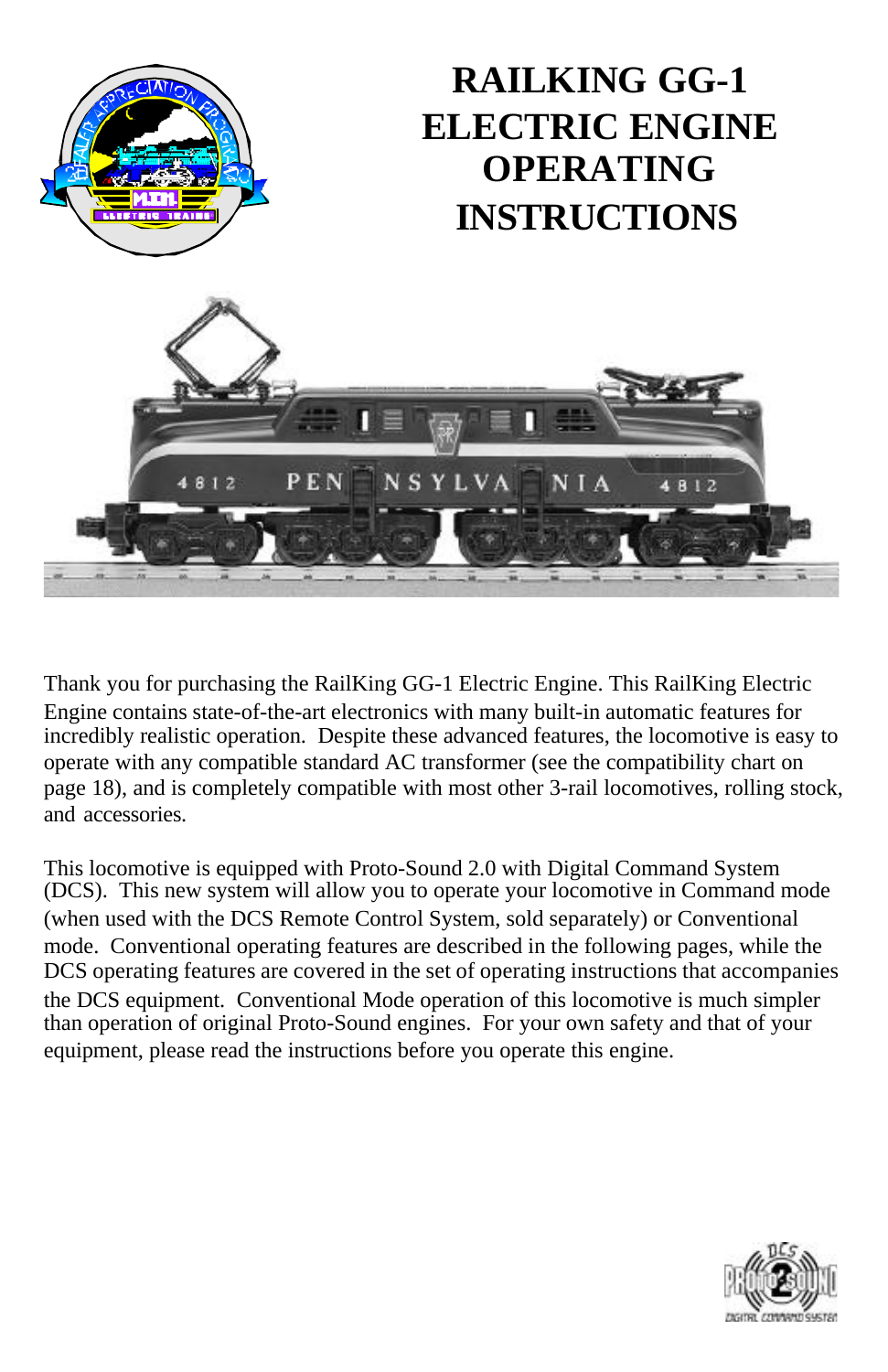| <b>Initial Lubrication</b>                                | 3  |
|-----------------------------------------------------------|----|
| <b>Basic Operation</b>                                    | 3  |
| Throttle                                                  | 3  |
| <b>Operation Buttons</b>                                  | 3  |
| <b>Volume Control</b>                                     | 4  |
| <b>Proto-Sound 2.0 Operation</b>                          | 4  |
| Activating Proto-Sound 2.0 Conventional Mode Features     | 4  |
| Passenger Station Announcements (PSA)                     | 5  |
| Tips on Using PSA                                         | 6  |
| Proto-Coupler <sup><i>O</i></sup> Operation               | 7  |
| <b>Speed Control</b>                                      | 7  |
| Lock into a Direction State                               | 8  |
| <b>Reset to Factory Defaults</b>                          | 8  |
| <b>Automatic Sounds</b>                                   | 8  |
| <b>Maintenance</b>                                        | 9  |
| Lubrication and Greasing Instructions                     | 9  |
| Cleaning the Wheels, Tires and Track                      | 10 |
| <b>Locomotive Traction Tire Replacement</b>               | 11 |
| Locomotive Light Bulb Replacement                         | 12 |
| Self-Charging Battery Back-Up                             | 13 |
| Troubleshooting                                           | 15 |
| Compatibility                                             | 17 |
| <b>Transformer Compatibility Chart</b>                    | 18 |
| <b>Additional Features with DCS Remote Control System</b> | 19 |
| <b>Safety Precautions</b>                                 | 21 |
| <b>Service and Warranty Information</b>                   | 24 |
|                                                           |    |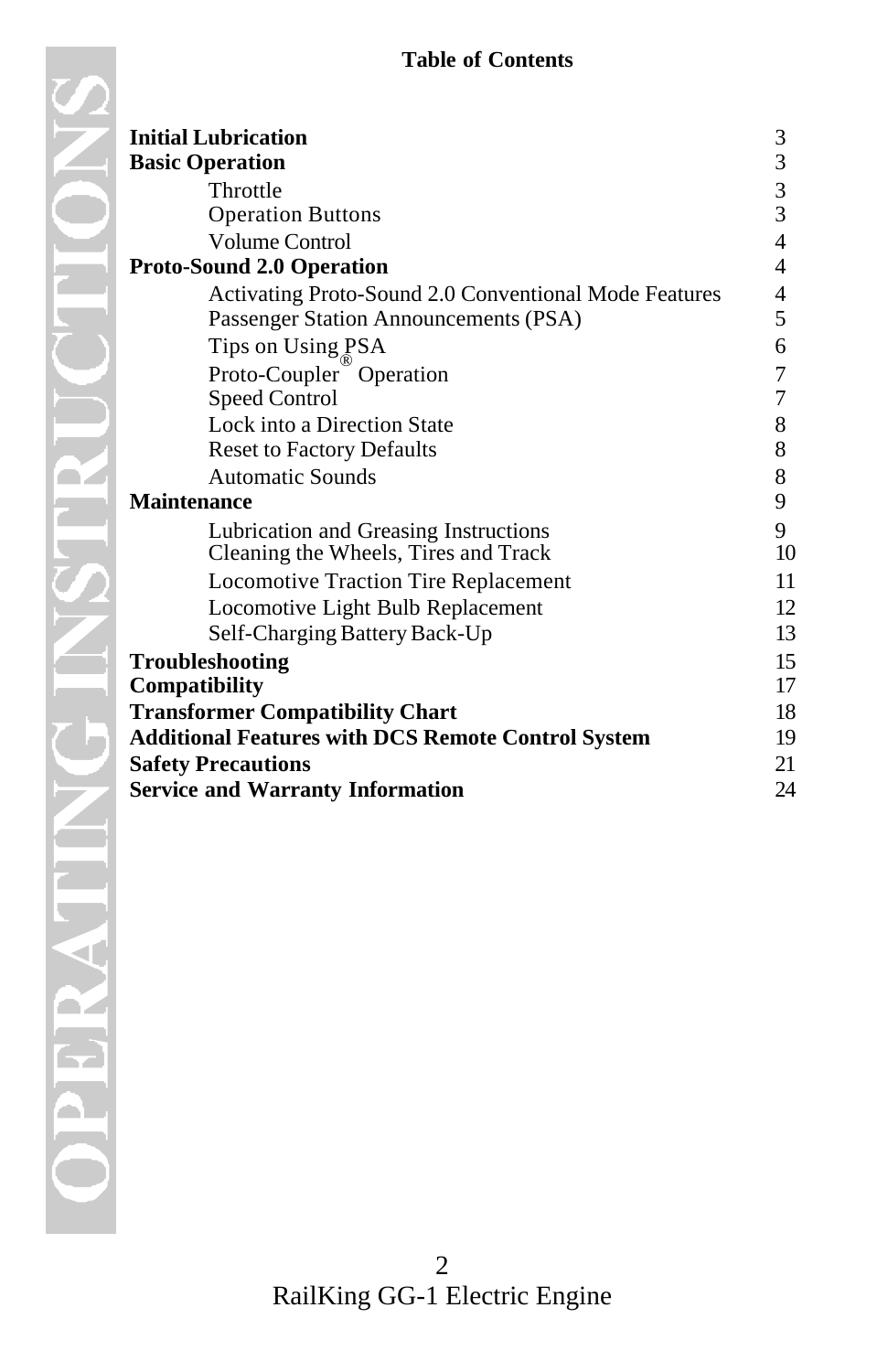# **INITIAL LUBRICATION**

Although the engine was lubricated at the factory, it is important that you lubricate the chassis before operation. Lightly grease the outside idler and drive gears (marked "G" in Fig. 3 on page 10) to prevent them from squeaking. Use light household oil and follow the lubrication points marked "L" in Fig. 2 on page 9. Do not over-oil. Use only a drop or two on each pivot point.

At this point, you are ready to put your engine on the track and begin running it.

# **BASIC OPERATION**

**Throttle** – Throttle up the power to your track by either firmly pressing the Direction button on your transformer or remote once or quickly dropping and advancing the throttle to put the engine in forward.

#### **Operation Buttons**

Use the operation buttons on your transformer or remote as described below.

**Horn/Whistle** - To sound the horn, firmly press the Horn/Whistle button. The horn will sound for as long as you continue to depress the button. It will stop when you release the button.

**Bell** - To sound the bell, firmly press and release the Bell button. To turn the bell off, press and release the Bell button again. The bell will continue to ring from the time your turn it on until you press and release the button again to turn it off.

**Direction** – Your train is programmed to start in neutral. To put the engine into forward and then to change the direction of the train or to put it into neutral, firmly press and release the Direction button on your transformer. Just as you must stop your car between forward and reverse, this engine will not go directly from forward to reverse; it goes into neutral between directions. If the train has been moving forward, the first press of the Direction button will put the train from forward into neutral, the second press into reverse, the third press back into neutral, and the fourth back into forward. To prevent accidental high-speed start-ups, this engine is programmed to restart in neutral each time the track voltage is turned off for 10 seconds or more.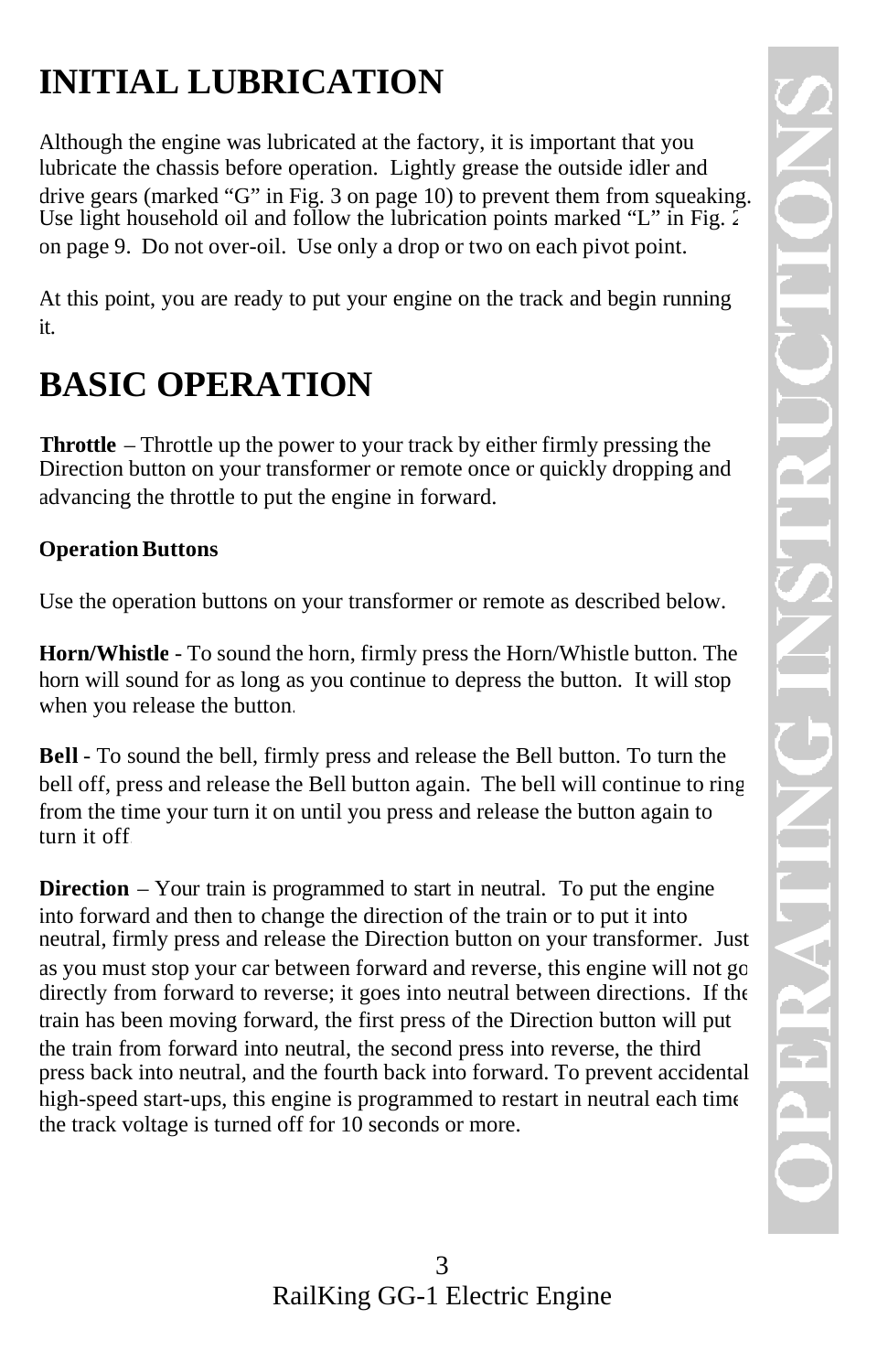**Volume Control** – To adjust the volume of all sounds made by this engine, turn the master volume control knob located under the engine clockwise to increase the volume and counter-clockwise to decrease the volume (see Fig. *1*).



Proto-Sound 2 Volume Adjustment Knob

*Figure 1.* Location of the Proto-Sound 2 Volume Adjustment Knob

# **PROTO-SOUND 2.0 OPERATING INSTRUCTIONS**

Because Proto-Sound 2.0 is an all-new system developed by M.T.H.'s own research and development team, it operates differently from original Proto-Sound. Most Proto-Sound 2.0 features are automatically enabled, and the reset state has been eliminated, so there is no need to program features as with original Proto-Sound. Although the new system is easier to operate than original Proto-Sound, you should read these instructions thoroughly before using Proto-Sound 2.0 features in order to prevent harm to yourself or your equipment.

## **Activating Proto-Sound 2.0 Conventional Mode Features:**

Proto-Sound 2.0 features are activated by sequences of Bell and Whistle button pushes described below. Please read the full descriptions of each feature before using it. To use these buttons to activate features rather than to blow the whistle or ring the bell, you should press the buttons for a shorter time  $\frac{1}{2}$ second); you may need to practice your timing to make this work smoothly.

| <b>Feature to Be Activated:</b>        | <b>Button Code:</b>                    |
|----------------------------------------|----------------------------------------|
| <b>Passenger Station Announcements</b> | 1 Bell, 2 Whistles                     |
| Fire the Rear Coupler                  | 1 Bell, 3 Whistles                     |
| Fire the Front Coupler                 | 1 Bell, 4 Whistles                     |
| Speed Control On/Off                   | 1 Whistle, 2 Bells (from Neutral only) |
| Lock into a Direction/Unlock           | 1 Whistle, 3 Bells                     |
| <b>Reset to Factory Defaults</b>       | 1 Whistle, 5 Bells (from Neutral only) |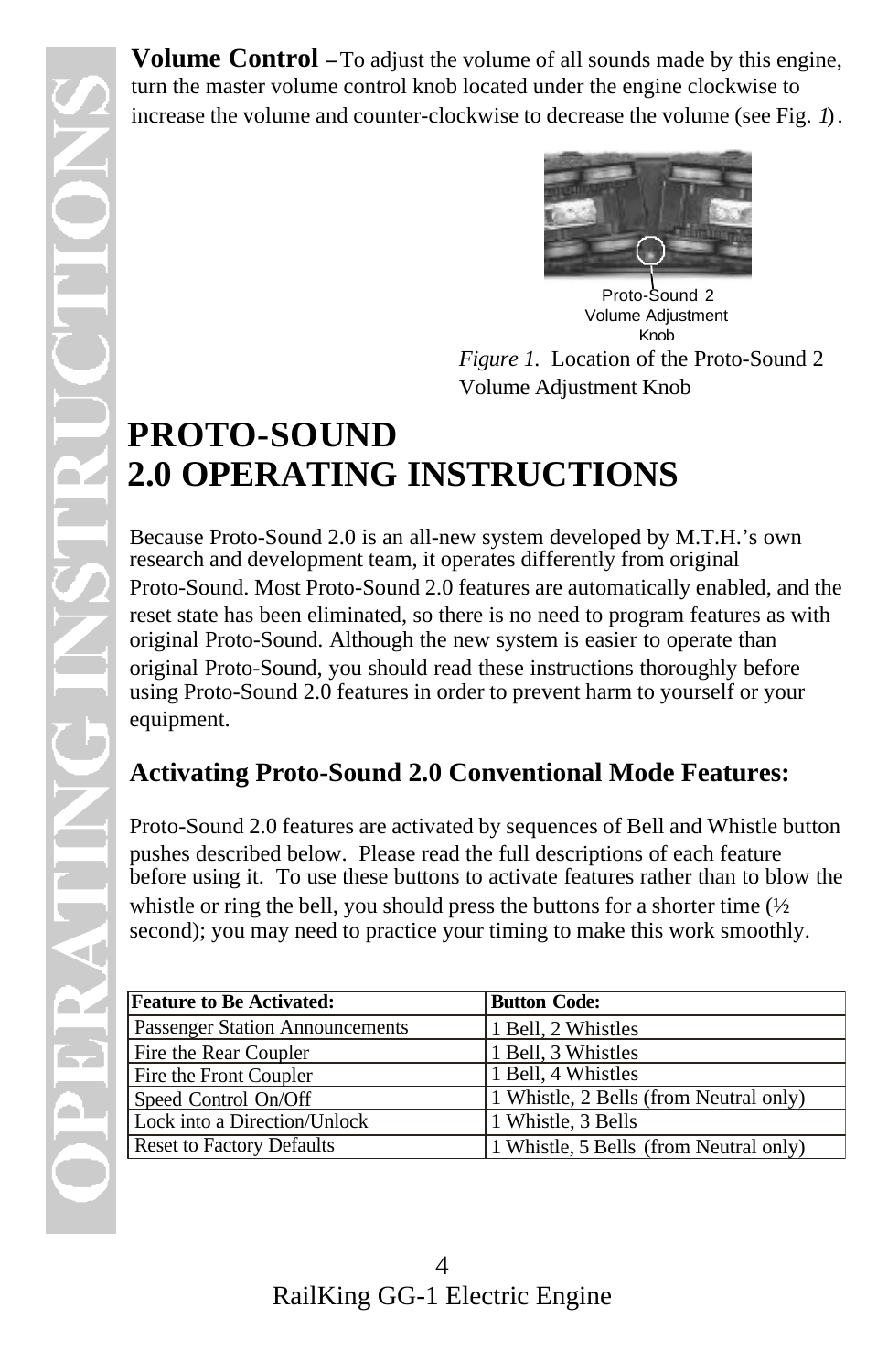# **Passenger Station Announcements (PSA):**

Your engine is equipped with a sound package of Passenger Station Announcements that you can play when you pull into a freight yard. Each sequence described below will play as long as it is left on, randomly generating sounds, but be sure to allow time between the button pushes described below to allow the PSAs sufficient time to run through each sequence.

1. To cue the sound system to play the PSA, quickly but firmly press the Bell button once followed by 2 quick presses of the Whistle button while the engine is moving. As soon as you have keyed in this code, you will hear the announcement for the upcoming stop and the bell will begin to ring.

2. Press the Direction button or drop and advance the throttle once to stop the engine. This will trigger the first sequence of PSAs. The reverse unit is temporarily disabled so that the train will not move as you use the Direction button to trigger the sounds, and Proto-Sound 2.0 has disabled operator control over the Whistle and Bell buttons until the full PSA sequence is complete.

3. After waiting at least five seconds for that sequence to run, press the Direction button again to trigger the second sequence of PSAs.

4. After at least another five seconds, press the Direction button again to trigger the third PSA sequence.

5. Again, after allowing about 5 seconds for the third sequence to run, press the Direction button one more time to trigger the fourth and final PSA sequence. You will know it is the final sequence when you hear the "All Aboard!" call. The bell will begin to chime and within a few seconds, the engine will start and move out on its own at the current throttle setting, in the same direction it was traveling when you began the sequence. Once the bell turns off, the operator regains control of the transformer's bell and whistle buttons and can ring the bell or blow the whistle as usual.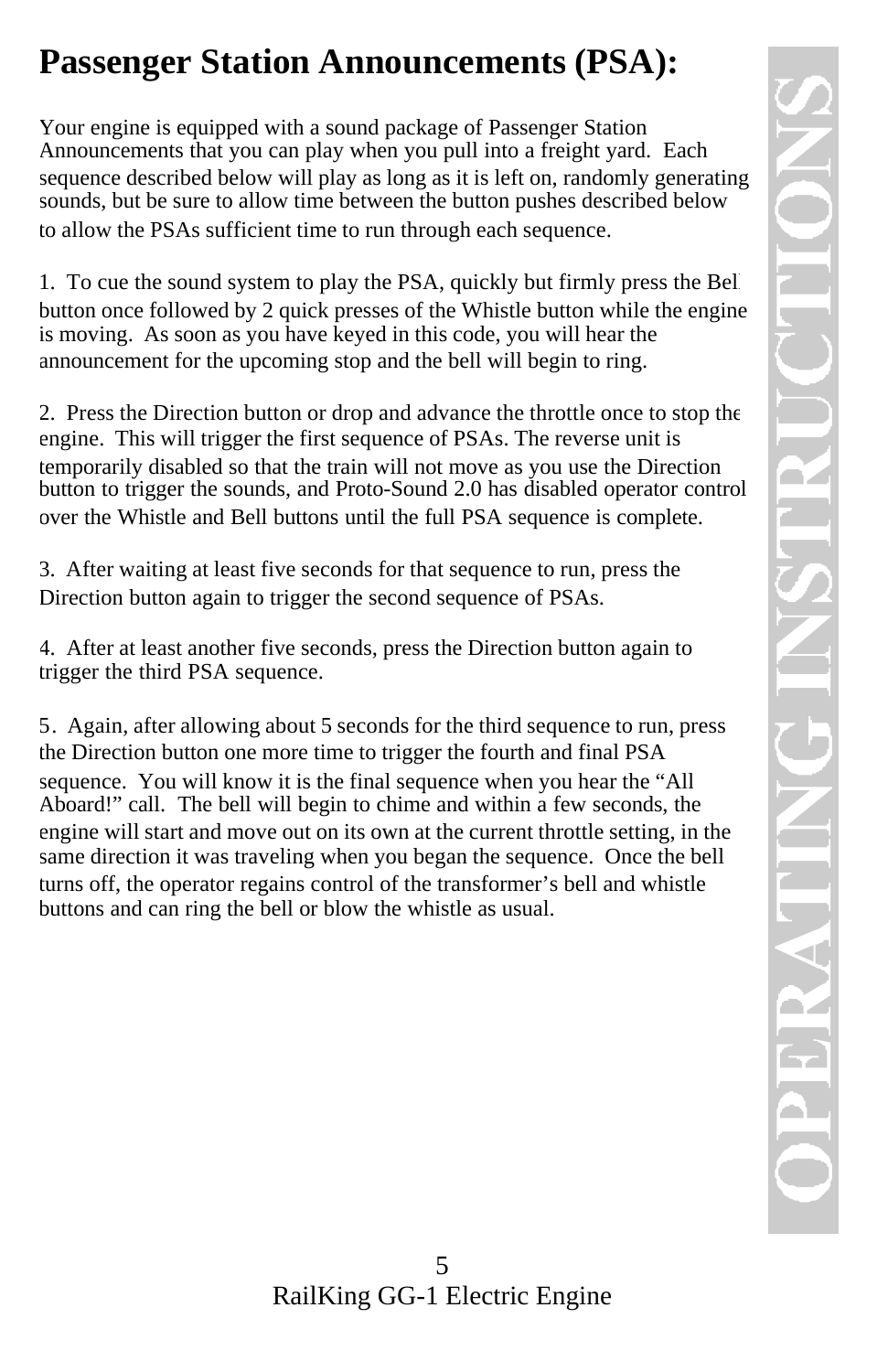#### **Tips on Using PSAs**

• You can terminate PSA at anytime by turning off power to the track for 15 seconds.

• You do not have to be in Forward to use PSA. At the conclusion of the full sequence, the train will pull away from the station in whatever direction you were going when you activated the feature.

• You can use PSA even if you are double-heading with another engine regardless of whether the second engine is equipped with a Proto-Sound 2.0 PSA module. If the second engine is not equipped with PSA at all, you must remember not to leave the throttle at a high voltage level once you have stopped the engine to run the PSA. Otherwise, the engine without PSA will begin vibrating on the track as its motors strain to move the train, since they cannot be automatically disabled during the PSA cycle. If the second engine (is equipped with Proto-Sound) PSAs, you may choose to disable it when used in double-heading operations, so you will not experience competing PSA sounds. To disable PSAs in an original Proto-Sound engine, see the operating instructions for that engine.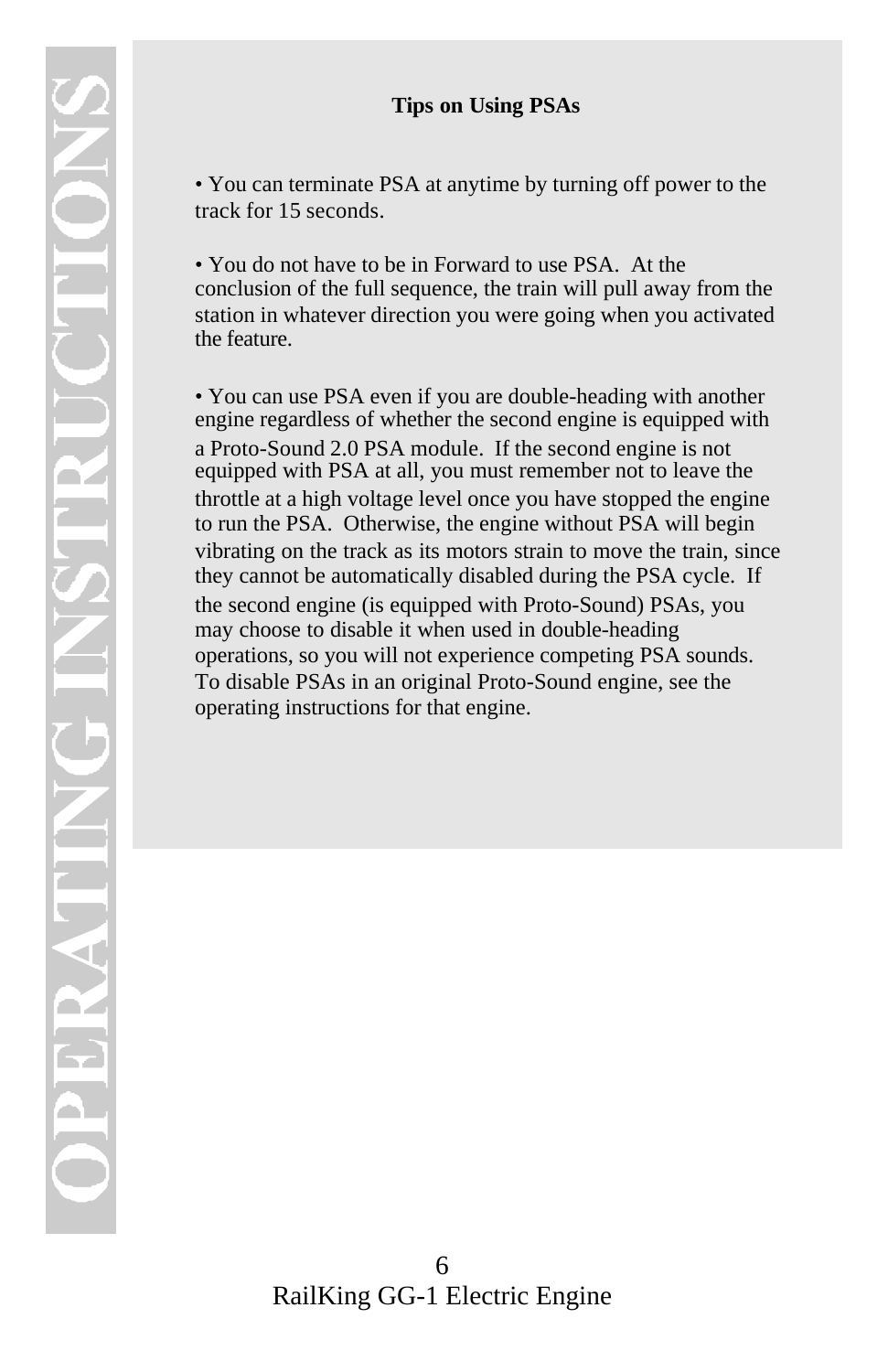# **Proto-Coupler® Operation**

This locomotive is equipped with a coil-wound Proto-Coupler for remote uncoupling action. Because the Proto-Coupler is controlled through the Proto-Sound 2.0 microprocessor, it does not require an uncoupling track section or modification to your layout to function. Use the codes listed below to fire the coupler.

#### **Rear Coupler:**

To fire the rear coupler, quickly press the Bell button once followed immediately by three pushes of the Whistle button. The sound of the liftbar and air line depletion will play, and the knuckle will be released.

#### **Front Coupler:**

To fire the front coupler, quickly press the Bell button once followed immediately by four pushes of the Whistle button. The sound of the liftbar and air line depletion will play, and the knuckle will be released.

#### **Speed Control:**

M.T.H. engines equipped with Proto-Sound 2.0 have speed control capabilities that allow the engine to maintain a constant speed up and down grades and around curves, much like an automobile cruise control. You can add or drop cars on the run, and the engine will maintain the speed you set.

While the engine is programmed to start with the speed control feature activated, you can opt to turn it off. This means the engine's speed will fall as it labors up a hill and increase as it travels downward. It is also affected by the addition or releasing of cars while on the run.

To turn speed control on and off, put the engine in neutral, then press the transformer's Whistle button firmly but quickly one time then immediately press the Bell button two times. Repeat the 1 whistle, 2 bells code to return it to the other state. You will want to do this during the initial neutral upon start-up if you ever couple this engine to another engine that is not equipped with speed control to avoid damaging the motors in either engine. Each time you shut down the engine completely, it will automatically turn speed control on.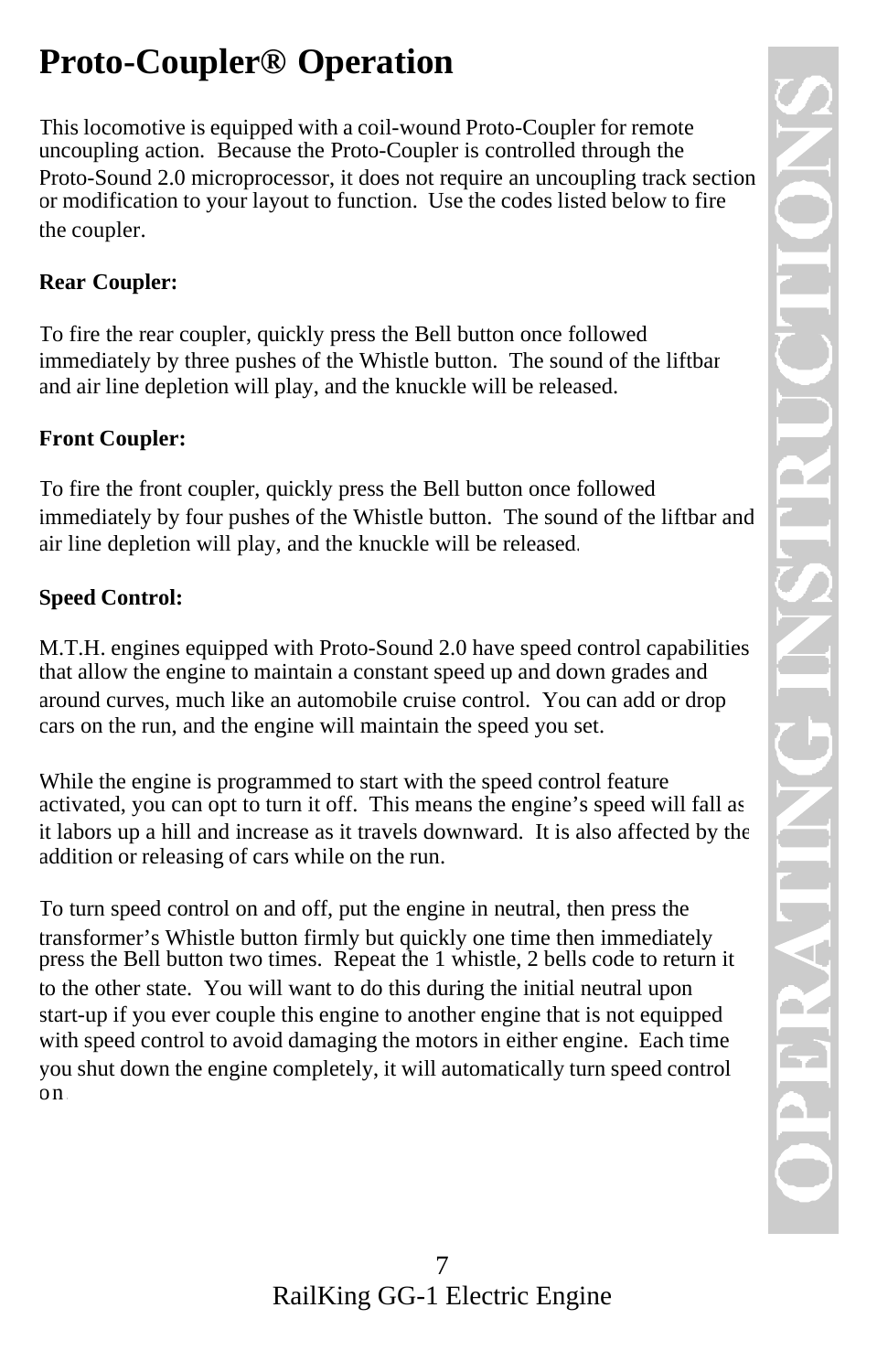### **Lock into a Directional State:**

You can lock your engine into a directional state (forward, neutral, or reverse) so that it will not change directions. To do this, put the engine into the direction you want or into neutral, to lock it into neutral, run it at a very slow speed (< 10 scale mph), and quickly but firmly press your remote's Whistle button once followed immediately by three presses of the Bell button. The engine will not change direction (including going into neutral) until you repeat the 1 whistle, 3 bells code to return the engine to its normal state.

### **Reset to Factory Defaults:**

To override the settings you currently have assigned to the engine and reset it to its factory defaults, quickly press the Whistle button once, followed immediately by five quick pushes of the Bell button.

### **Automatic Sounds:**

Certain Proto-Sound 2.0 sound effects automatically play in programmed conventional mode conditions:

**Squealing Brakes** play when the engine's speed is decreased by 50% +5 scale MPH.

**Cab Chatter** plays when the engine idles in neutral.

**Engine Start-up and Shut-down** sounds play when the engine starts up and shuts down.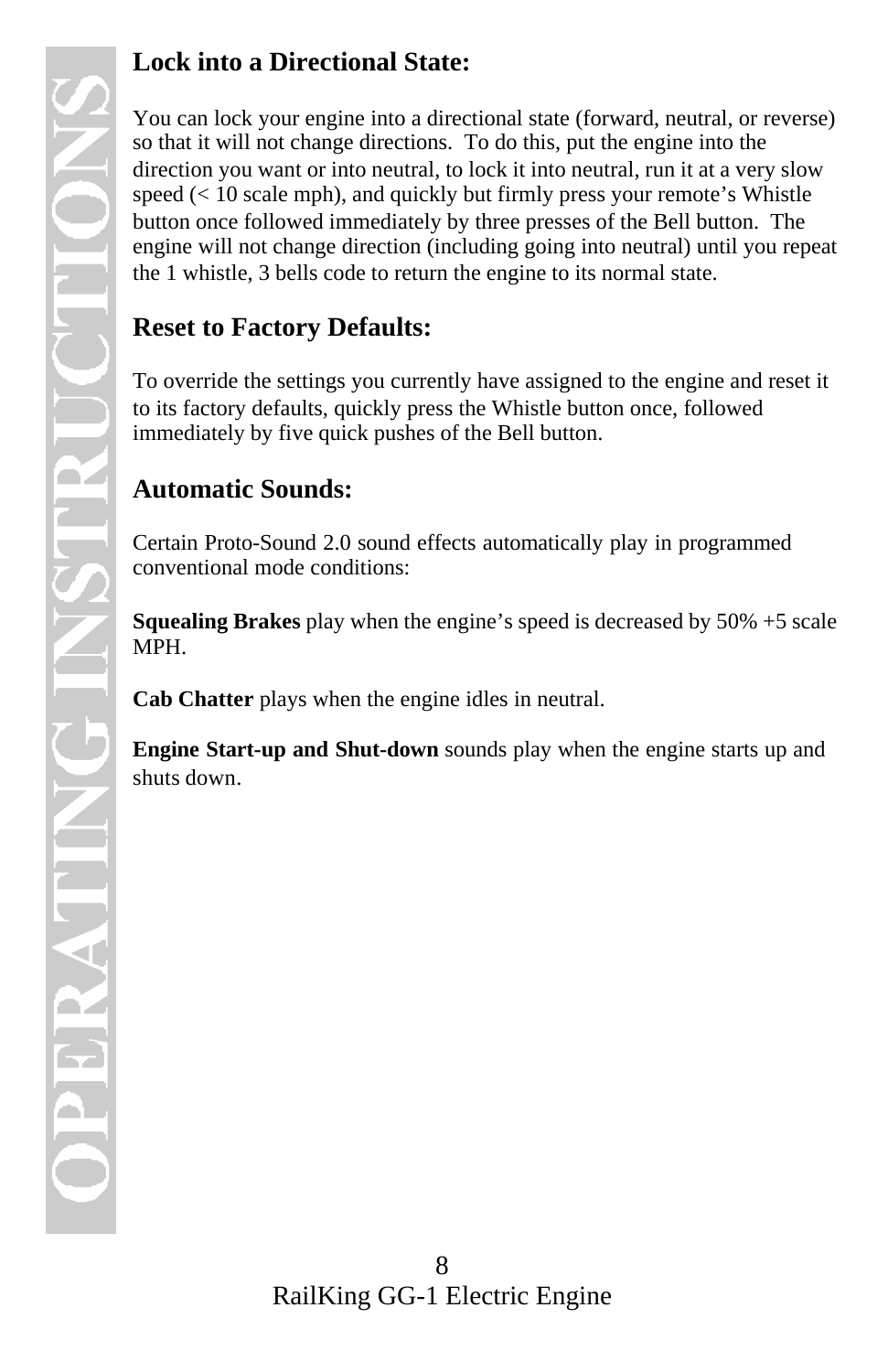# **MAINTENANCE**

## **Lubrication and Greasing Instructions**

The engine should be well oiled and greased in order to run properly.

You should regularly lubricate the pickup rollers to prevent them from squeaking. Use light household oil and follow the lubrication points marked "L" in Fig. 2. Do not over oil. Use only a drop or two on each pivot point.



*Figure 2*. Lubrication Points on the Locomotive

The locomotive's internal gearing was greased at the factory and should not need additional grease until after 50 hours of operation or one year, whichever comes first. Follow the greasing instructions below. Note that in some tightly packed engines you may need to move internal components temporarily in order to access the gears.

1. Remove the screws from the chassis, as seen in Figure 3 on page 10, then lift the body away from the chassis.

2. After removing the body shell, turn your engine upside down and remove the two Phillips screws holding the pick-up roller to its truck. Lift pick-up roller and unplug the wire.

3. Remove the single flathead screw in the adjacent pilot/trailing truck.

4. Remove the single Phillips screw that was hidden by the pick-up roller before you removed it. Lift off the truck block and turn it over.

5. Remove the four Phillips screws from the truck block and pull apart.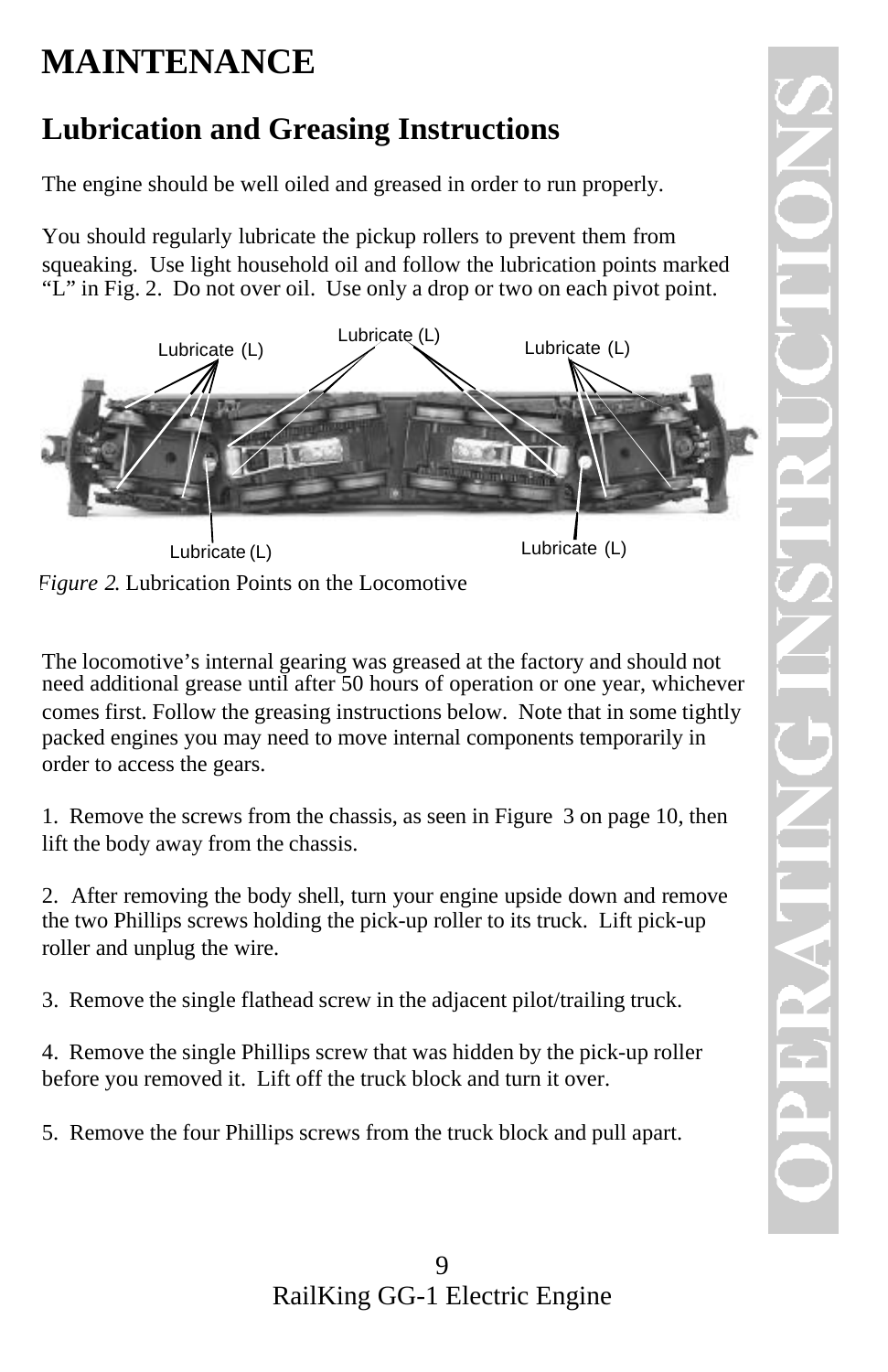6. Once the motor mount screw has been removed, pull the motor away from the truck block and lightly coat the motor worm gear and bronze drive gear (in the truck block) with grease.

7. Reassemble the truck and motor, being careful not to pinch any wires between the truck block and motor mount.

8. Repeat the procedure for the other motor and truck

9. Reassemble the chassis and body, being careful that the wires are not caught between the body and chassis, as this can lead to a short that may damage the electronics beyond repair.

It is also a good idea to lubricate the outside truck block idler and drive gears with grease occasionally. Add grease to the points marked with "G" in Figure 3.



*Figure 3.* Greasing Points on the Locomotive and the Locations of the Body Mounting Screws.

## **Cleaning the Wheels, Tires and Track**

Periodically check the locomotive wheels and pickups for dirt and buildup, which can cause poor electrical contact and traction as well as prematurely wear out the neoprene traction tires. Wheels and tires can be cleaned using denatured alcohol (not rubbing alcohol), which can be found in home improvement stores, applied with a cotton swab.

Occasional cleaning of the track will also help to ensure good electrical contact and to prolong the life of your engine's tires. To clean the track, use a clean rag and denatured alcohol (not rubbing alcohol). Unplug the transformer and wipe the rails of the track, turning the rag frequently to ensure that you are using clean cloth on the rails.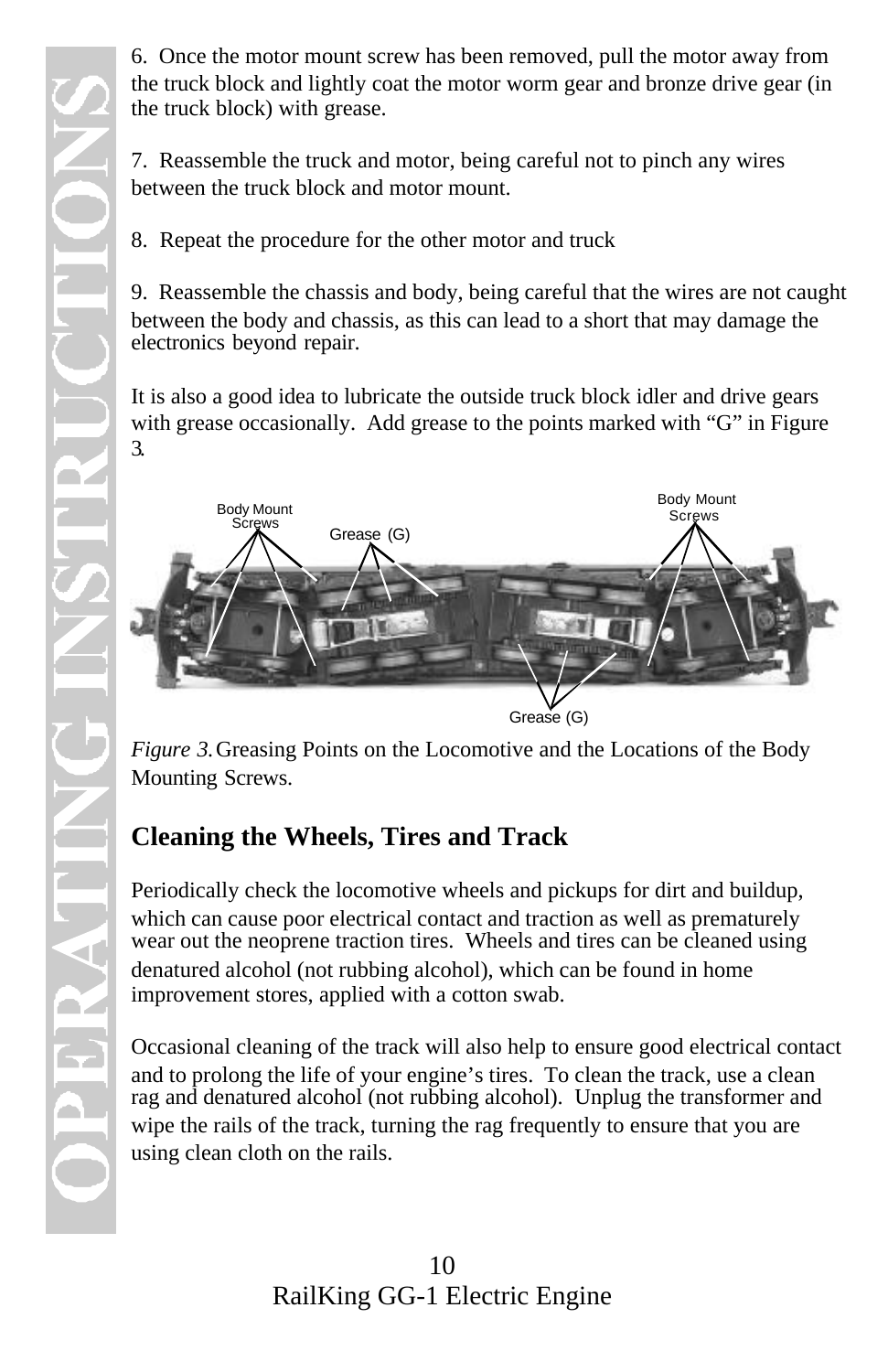### **Traction Tire Replacement Instructions**

Your locomotive is equipped with two neoprene rubber traction tires on each powered truck block. While these tires are extremely durable, you may need to replace them at some point.

Replace the tires on only one end of the engine at a time.

To disassemble:

1. Remove the screws from the chassis, as seen in Figure 3 on page 10, then lift the body away from the chassis.

2. After removing the body shell, turn your engine upside down and remove the two Phillips screws holding the pick-up roller to its truck. Lift pick-up roller and unplug the wire.

3. Remove the single flathead screw in the adjacent pilot/trailing truck.

4. Remove the single Phillips screw that was hidden by the pick-up roller before you removed it. Lift off the truck block and turn it over.

5. Remove the four Phillips screws from the truck block and pull apart.



Figure 4a. Removing the pick-up, motor mount, and Flathead Piolot/Trailing Truck Screws



Figure 4b. Locating the wire to remove and the four truck mouting screws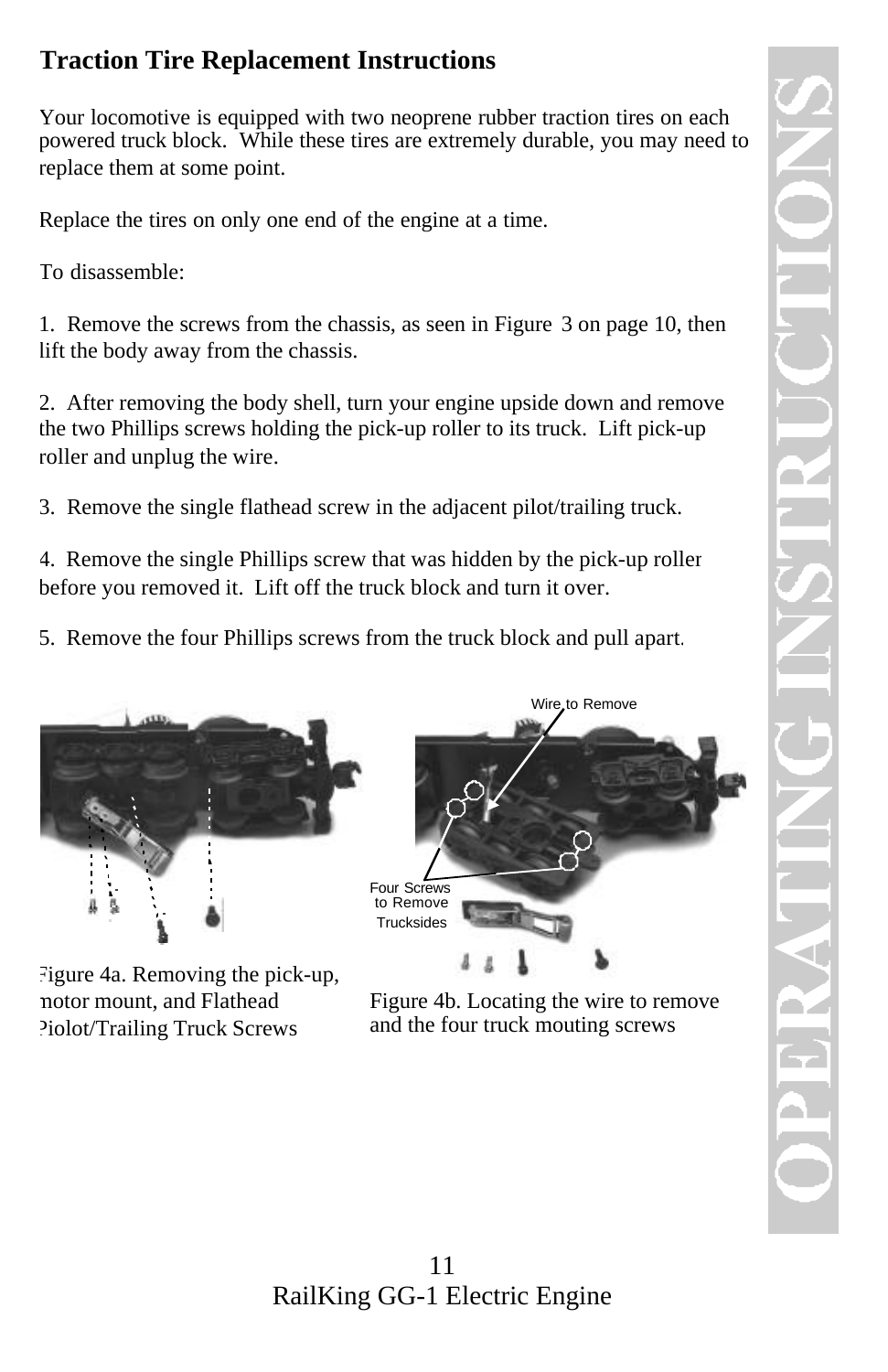To replace the tire:

1. Make sure the old tire has been completely removed from the groove in the drive wheel, using a razor blade or small flathead screwdriver to pry away any remains.

2. Slip the new tire onto the wheel. You may find it useful to use two small flathead screwdrivers to stretch the tire over the wheel.

3. If you twist the tire while stretching it over the wheel, you will need to remove and reinstall the tire. Otherwise your engine will wobble while operating.

4. Make sure the tire is fully seated inside the groove. Use a razor blade to trim away any excess tire that doesn't seat itself inside the groove properly.

Reassemble in the reverse order and replace the tires on the other end of the engine.

One set of replacement tires is packaged with your model. Additional tires are available directly from the M.T.H. Parts Department (phone: 410-381-2580; fax: 410-423-0009; e-mail: parts@mth-railking.com; mail: 7020 Columbia Gateway Drive, Columbia MD 21046-1532).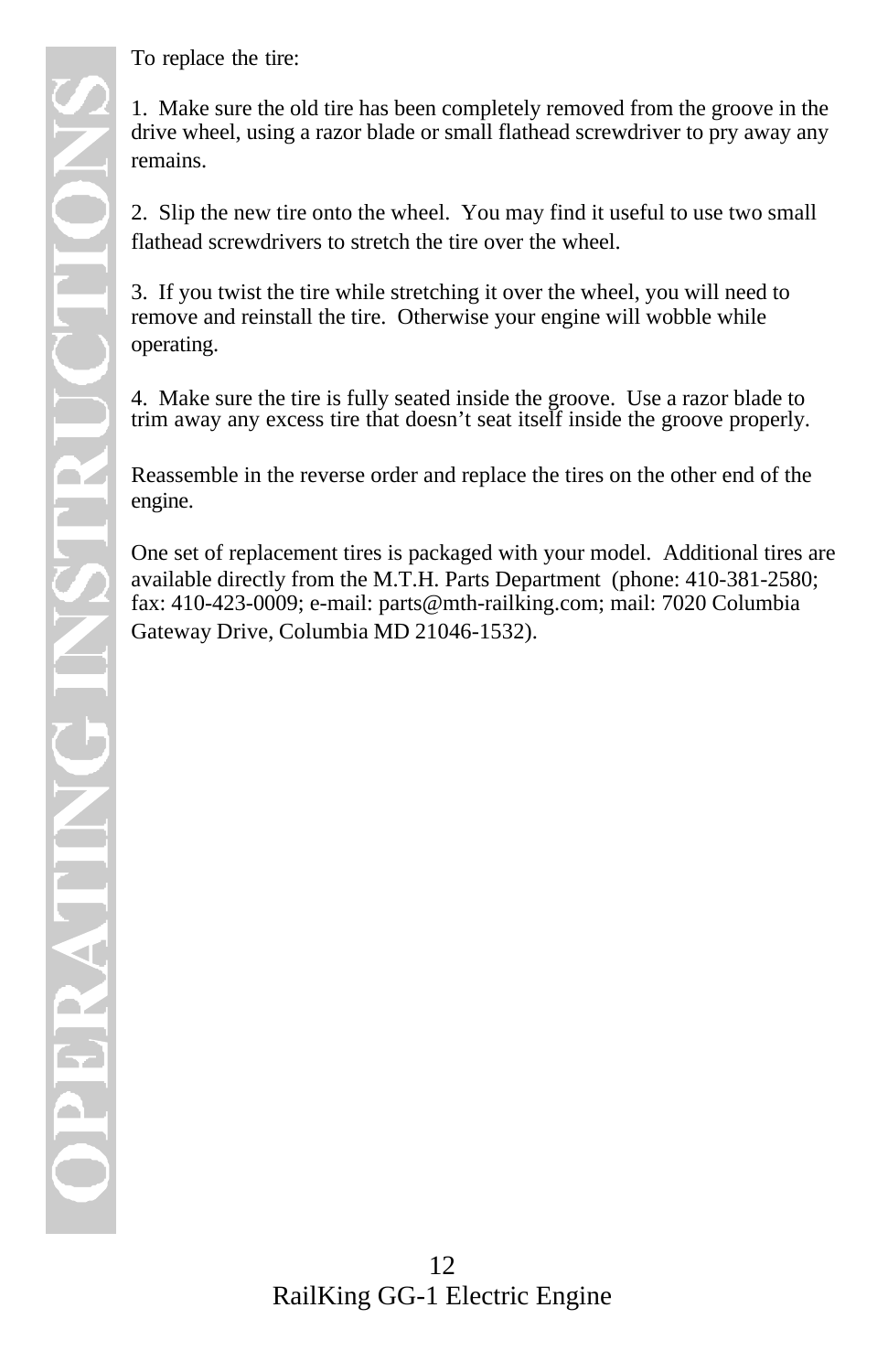### **Locomotive Light Bulb Replacement**

To replace the light bulb in the locomotive, follow these instructions:

Follow the cab removal instructions found in the "Lubrication and Greasing" section of this booklet. Once the body has been removed, remove and replace the bulb as shown in Fig. 5.

You can obtain replacement bulbs directly from the M.T.H. Parts Department.



*Figure 5.* Locate the Burned-Out Lightbulbs in the Locomotive. To Replace the Bulb, Press Down on the Bulb Slightly, turn the Bulb Counter-Clockwise to remove and Install a New One by Reversing the Process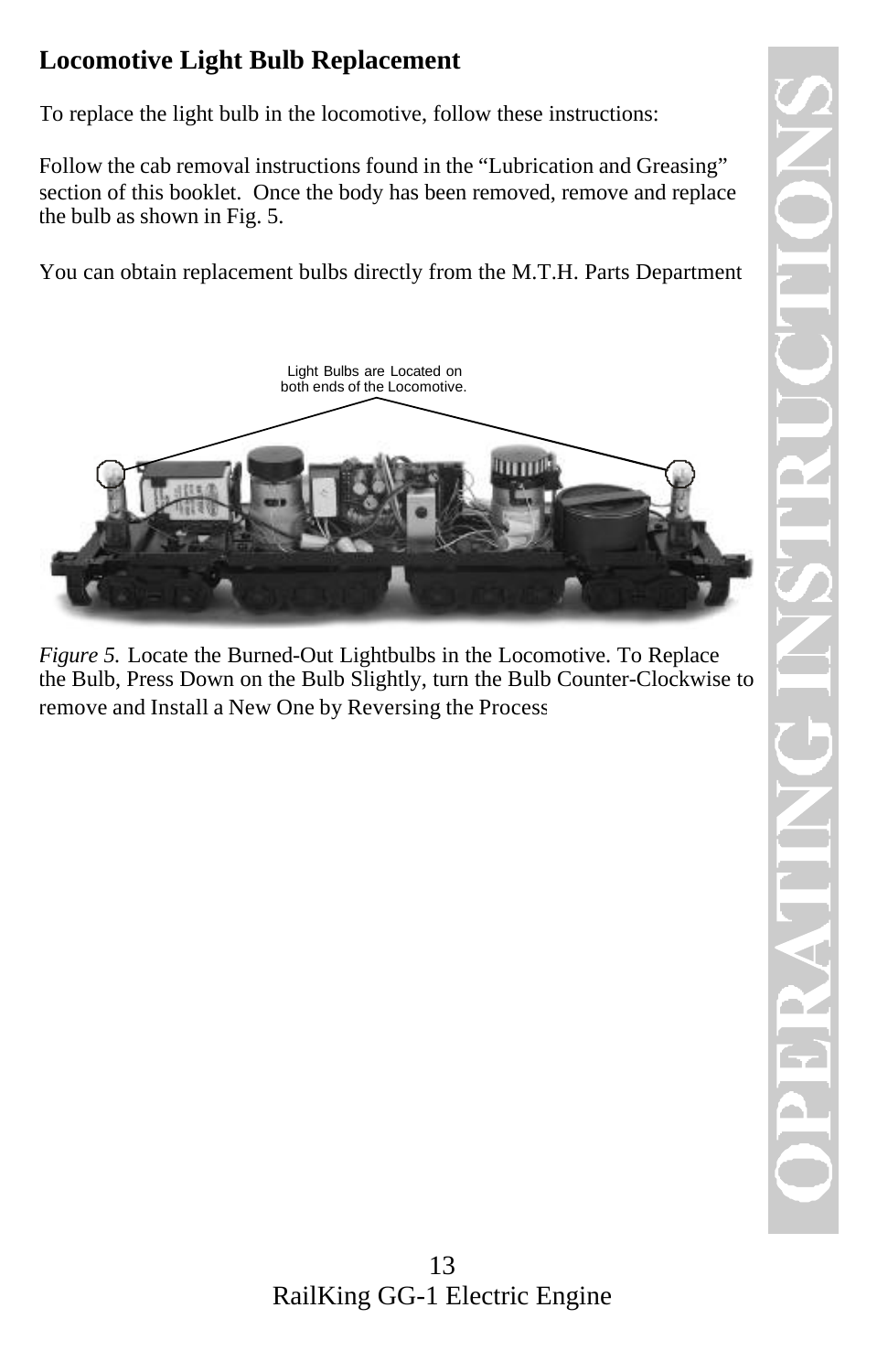## **Self-Charging Battery Back-Up**

The special NiCad 7-cell 8.4v self-charging battery in this engine improves performance at any speed. It ensures that power to the sound system will remain on during directional changes, or when traveling over dirty track or switches. The self-charging battery system is automatically turned on or off whenever track power is turned on or off.

Track power (when applied) recharges the battery, which should last for up to five years, and the special NiCad battery is a dry battery that should not leak or cause any damage to your engine. However, even this special battery will eventually wear down and need to be replaced. When you notice that your engine sounds seem distorted or garbled at low voltages or become silent when power from the transformer is turned off, test the battery to determine whether it should be recharged or replaced.

• Put the engine in neutral and leave the track voltage at 12 volts for 15 minutes.

• If the garbled or distorted sounds are reduced, the battery charge has run down and can be recharged. Do this by leaving the engine in neutral with track voltage at 12 volts for 6-7 hours so the battery can fully recharge (if your engine has a smoke unit, be sure it is turned off). Or you can remove the battery *(see Fig. 6 below)* and charge it in any standard slow charge battery recharger, following the recharger's directions.

• If the sounds are not improved at the end of the 15 minute test charge, it is time to replace the battery *(see Fig. 6 below)*. Contact the M.T.H. Parts Department (phone: 410-381-2580; e-mail: parts@mth-railking.com; mail: 7020 Columbia Gateway Drive, Columbia MD 21046-1532) for a replacement battery. A standard 9v alkaline battery can be substituted until your replacement arrives, but since alkaline batteries cannot be recharged, it will eventually wear down. Do NOT use a 6-cell 7.2v battery like those found in most convenience stores.



*Figure 6.* Unhook the Battery Leads, Remove the Battery and Replace with a New One.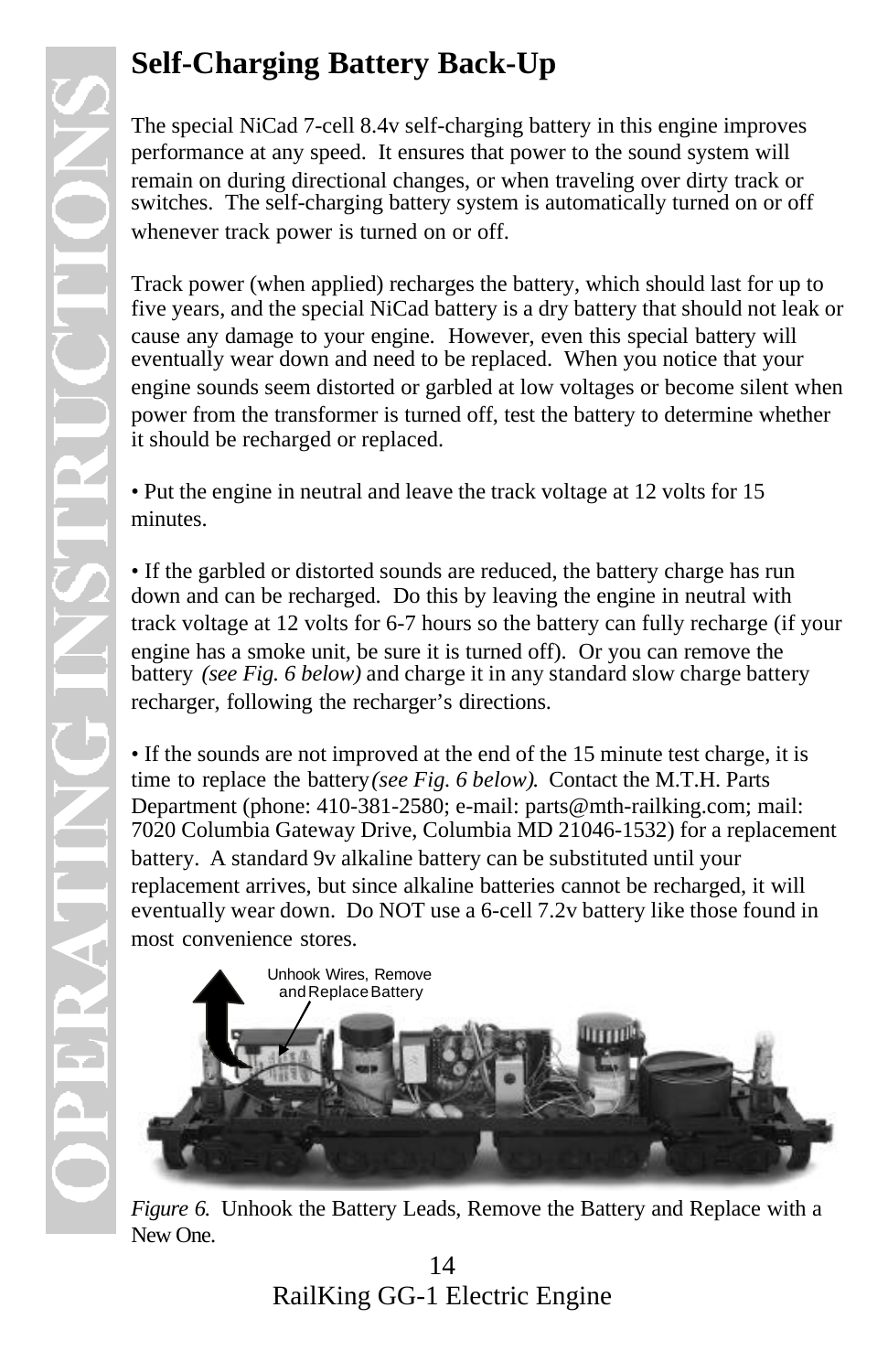# **Troubleshooting Proto-Sound® 2.0 Problems**

Although Proto-Sound 2.0 has been designed and engineered for ease of use, you may have some questions during initial operation. The following table should answer most questions. If your problem cannot be resolved with this table, contact M.T.H. for assistance (telephone: 410-381-2580; fax: 410-423-0009; service@mth-railking.com, 7020 Columbia Gateway Drive, Columbia MD 21046-1532).

| <b>Starting Up</b>                                                                                                                                         | Remedy                                                                                                                                                                                                                                                        |
|------------------------------------------------------------------------------------------------------------------------------------------------------------|---------------------------------------------------------------------------------------------------------------------------------------------------------------------------------------------------------------------------------------------------------------|
| When I first turn the power on, the<br>engine will not begin to run. I have to<br>turn the throttle off and then on again<br>to get the engine to operate. | This is normal behavior. To prevent<br>accidental high-speed start-ups, Proto-<br>Sound 2.0 is programmed to start up<br>in neutral anytime track power has<br>been turned off for several seconds.<br>See the "Basic Operation" section for<br>more details. |
| Horn                                                                                                                                                       | <b>Remedy</b>                                                                                                                                                                                                                                                 |
| When I press the whistle button, the<br>bell comes on instead.                                                                                             | Reverse the transformer leads.                                                                                                                                                                                                                                |
| I can't get the horn to blow when I<br>press the whistle button.                                                                                           | You may be pressing the button too<br>quickly. Try pressing the whistle button<br>more slowly, taking approximately one<br>full second to fully depress the button.                                                                                           |
| <b>B</b> ell                                                                                                                                               | Remedy                                                                                                                                                                                                                                                        |
| When I press the whistle button, the<br>hell sounds.                                                                                                       | Reverse the transformer leads.                                                                                                                                                                                                                                |
| I can't get the bell to ring when I press<br>the hell button.                                                                                              | You may be pressing the button too<br>quickly. Try pressing the bell button<br>more slowly, taking approximately one<br>full second to fully depress the button.                                                                                              |
| The bell won't work on a separate bell<br>button.                                                                                                          | Check the wiring of the separate<br>button.                                                                                                                                                                                                                   |
| Coupler                                                                                                                                                    | Remedy                                                                                                                                                                                                                                                        |
| When I try to fire the coupler, FYS<br>starts.                                                                                                             | You are waiting too long between<br>whistle button presses.                                                                                                                                                                                                   |
| The Proto-Coupler won't let the engine<br>uncouple on the fly.                                                                                             | Try lubricating the coupler knuckle<br>with a dry graphite lubricant. Do NOT<br>use oil.                                                                                                                                                                      |
| The coupler does not fire or stay<br>coupled.                                                                                                              | The coupler needs to be cleaned.<br>Wipe with denatured alcohol (not<br>rubbing alcohol) and let dry.                                                                                                                                                         |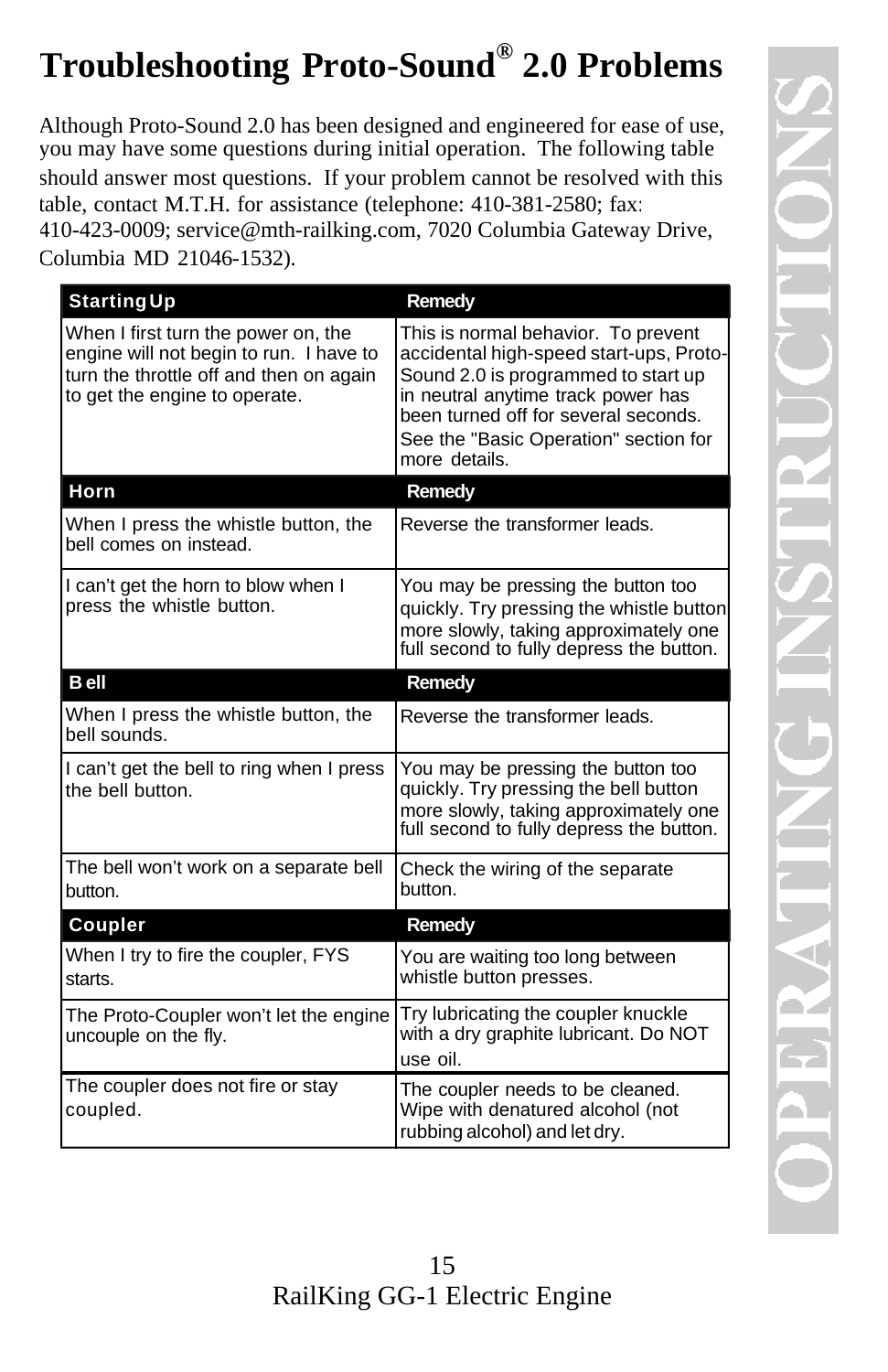| <b>Cab Chatter</b>                                                                                                  | Remedy                                                                                                                                                                                                                                                                                         |
|---------------------------------------------------------------------------------------------------------------------|------------------------------------------------------------------------------------------------------------------------------------------------------------------------------------------------------------------------------------------------------------------------------------------------|
| Sometimes the Cab Chatter sounds<br>don't play.                                                                     | Cab Chatter plays only in neutral.                                                                                                                                                                                                                                                             |
| Lock-out                                                                                                            | Remedy                                                                                                                                                                                                                                                                                         |
| I can't get the engine to run after I<br>power up the transformer. It sits still<br>with the engine sounds running. | The engine is locked into the neutral<br>position. Follow the procedure in the<br>"Lock into a Direction" section.                                                                                                                                                                             |
| The engine won't lock into forward,<br>neutral, or reverse.                                                         | Engine speed must be below 10 scale<br>mph (approx. 10 volts or less in<br>conventional mode).                                                                                                                                                                                                 |
| <b>Volume</b>                                                                                                       | <b>Remedy</b>                                                                                                                                                                                                                                                                                  |
| The sounds seem distorted, especially<br>when the whistle or bell is activated.                                     | Proto-Sound 2.0 volume is set too<br>high. Turn the volume control knob on<br>the bottom of the chassis counter-<br>clockwise to reduce the volume.                                                                                                                                            |
| <b>Battery</b>                                                                                                      | Remedy                                                                                                                                                                                                                                                                                         |
| The engine will not leave the initial<br>neutral setting                                                            | Check to be sure the battery is<br>installed and fully charged. See the<br>"Self-Charging Battery Back-Up"<br>section.                                                                                                                                                                         |
| I get no sounds when the engine shifts<br>between directions.                                                       | The battery may be dead or need to<br>be charged. See the "Self-Charging<br>Battery Back-Up" section.                                                                                                                                                                                          |
| After I turn off my transformer, my<br>engine continues to make sounds<br>before quitting.                          | Proto-Sound 2.0 is designed to<br>continue to sound for a few seconds<br>after power to the track has been shut<br>off.                                                                                                                                                                        |
| <b>PSA</b>                                                                                                          | Remedy                                                                                                                                                                                                                                                                                         |
| The PSA sounds occasionally repeat<br>themselves.                                                                   | Proto-Sound 2.0 has a built-in random<br>number generator that randomly<br>selects each sound clip to play.<br>Because there are a limited number of<br>sound clips available in each PSA<br>sequence, it is probable that some of<br>these sound clips will be repeated<br>from time to time. |

Ū

E

É

 $\triangleleft$ 

ER

 $\blacktriangle$ 

 $\overline{\mathcal{L}}$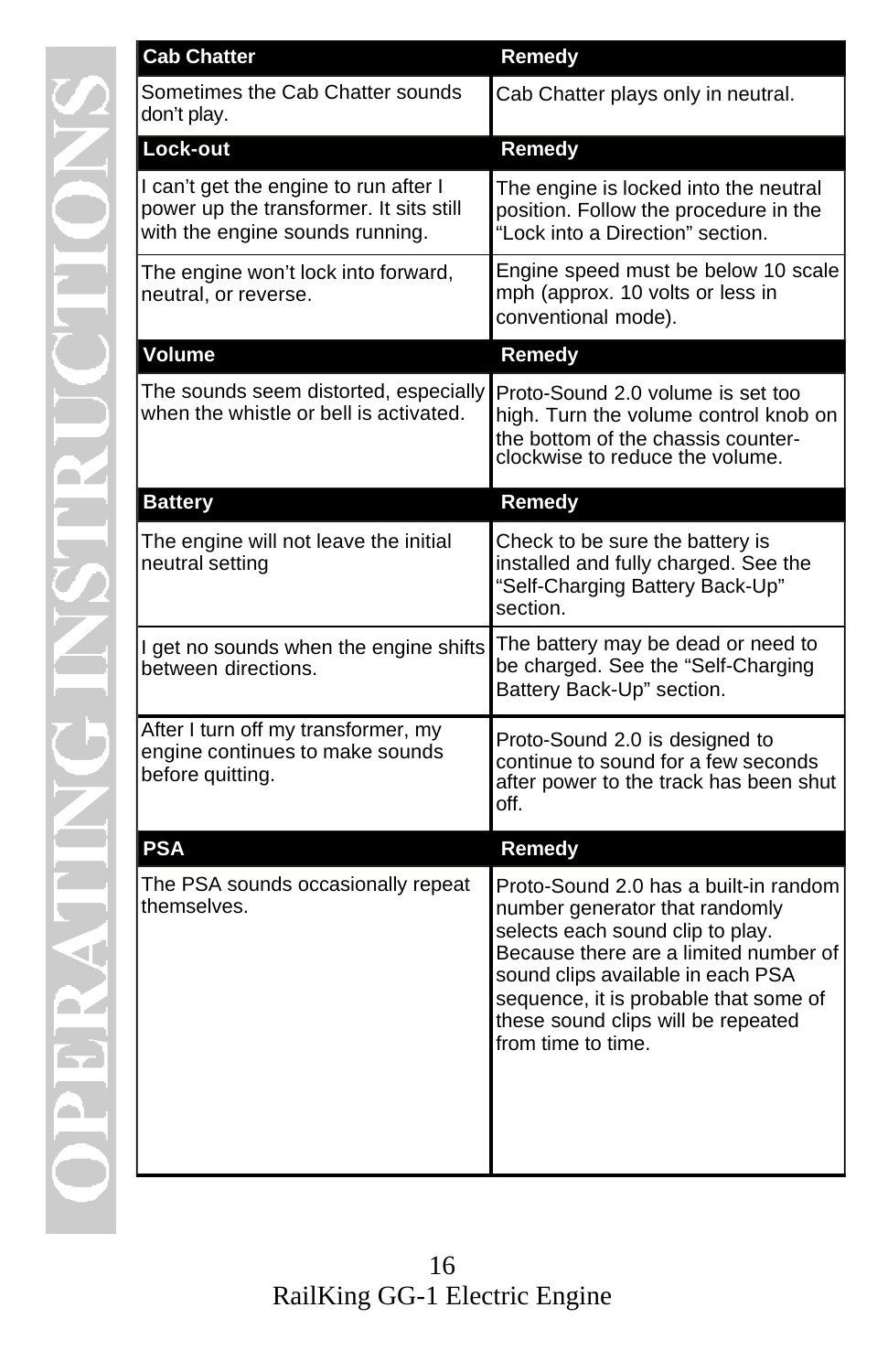| <b>PSA</b>                                                                                                                                                                       | Remedy                                                                                                                                                                                                                                      |
|----------------------------------------------------------------------------------------------------------------------------------------------------------------------------------|---------------------------------------------------------------------------------------------------------------------------------------------------------------------------------------------------------------------------------------------|
| Once in PSA, the engine doesn't go<br>into reverse.                                                                                                                              | So that PSA effects can be as realistic<br>as possible, Proto-Sound 2.0<br>disables the reversing unit<br>whenever PSA is enabled. This<br>way the engine remains still at its<br>stop as the operator cycles<br>through the PSA sequences. |
| When the PSA enters its last<br>sequence the bell automatically<br>comes on.                                                                                                     | PSA is programmed to start ringing<br>the bell at that point. After<br>approximately 12 rings of the bell, it<br>will automatically turn off.                                                                                               |
| When PSA is enabled, pressing the<br>whistle and bell buttons has no effect.                                                                                                     | Because PSA must control various<br>effects in each sequence, Proto-<br>Sound 2.0 takes control of these<br>sound effects until you exit PSA.                                                                                               |
| I push the direction button but the next<br>sound clip in the sequence does not<br>play or the engine does not come out<br>of PSA after fourth press of the<br>direction button. | Each PSA clip must play for approx.<br>30 seconds before PSA will advance<br>to the next step in the PSA cycle. Wait<br>at least 30 seconds in each PSA<br>sound clip before pressing the<br>direction button.                              |

## **Compatibility**

This engine will operate on any traditional O-31 or larger O Gauge track system, including M.T.H.'s RealTrax® or ScaleTrax™ or traditional tubular track. It is also compatible with most standard AC transformers. (See page 18 for a complete list of compatible transformers and wiring instructions.)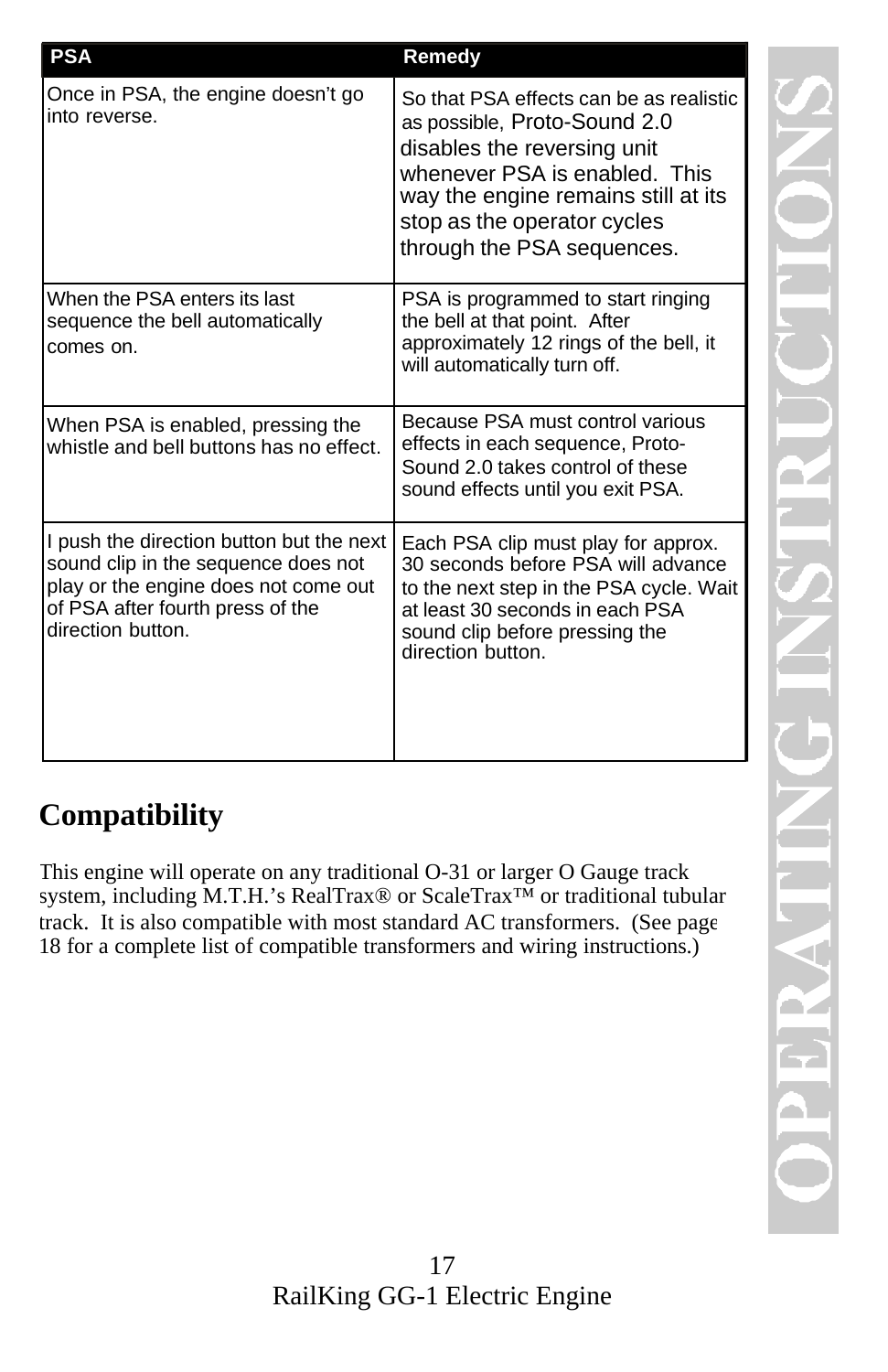### **Transformer Compatibility and Wiring Chart**

Note that many of the operational commands described in these instructions require a bell button, so if your transformer does not have its own bell button, you should consider adding one to get the full benefit of the system.

| <b>Transformer</b><br>Model                               | <b>Center Rail</b>               | <b>Outside Rail</b>             | Min/Max.<br>Voltage | Power<br>Rating | <b>Transformer</b><br>Type |
|-----------------------------------------------------------|----------------------------------|---------------------------------|---------------------|-----------------|----------------------------|
| <b>MTH Z-500</b>                                          | <b>Red Terminal</b>              | <b>Black Terminal</b>           | $0 - 18v$           | 50-Watt         | Electronic                 |
| <b>MTH Z-750</b>                                          | <b>Red Terminal</b>              | <b>Black Terminal</b>           | $0-21v$             | 75-Watt         | Electronic                 |
| <b>MTH Z-4000</b>                                         | <b>Red Terminal</b>              | <b>Black Terminal</b>           | $0 - 22v$           | 390-Watt        | Electronic                 |
| Lionel 1032                                               | U                                | A                               | 5-16v               | 90-Watt         | <b>Standard</b>            |
| Lionel 1032M                                              | U                                | A                               | 5-16v               | 90-Watt         | <b>Standard</b>            |
| Lionel 1033                                               | U                                | A                               | 5-16v               | 90-Watt         | Standard                   |
| Lionel 1043                                               | U                                | A                               | 5-16v               | 90-Watt         | <b>Standard</b>            |
| Lionel 1043M                                              | U                                | A                               | 5-16v               | 90-Watt         | Standard                   |
| Lionel 1044                                               | U                                | A                               | 5-16v               | 90-Watt         | <b>Standard</b>            |
| Lionel 1053                                               | U                                | А                               | $8 - 17v$           | 60-Watt         | <b>Standard</b>            |
| Lionel 1063                                               | U                                | A                               | $8-17v$             | 60-Watt         | <b>Standard</b>            |
| All-Trol                                                  | <b>Left Terminal</b>             | <b>Right Terminal</b>           | $0 - 24v$           | 300-Watt        | Electronic                 |
| <b>Dallee Hostler</b>                                     | <b>Left Terminal</b>             | <b>Right Terminal</b>           |                     |                 | Electronic                 |
| <b>Lionel LW</b>                                          | A                                | U                               | $8-18v$             | 75-Watt         | <b>Standard</b>            |
| <b>Lionel KW</b>                                          | A or B                           | U                               | $6-20v$             | 190-Watt        | Standard                   |
| <b>Lionel MW</b>                                          | <b>Outside Track</b><br>Terminal | <b>Inside Track</b><br>Terminal | 5-16v               | 50V.A.          | <b>Electronic</b>          |
| <b>Lionel RS-1</b>                                        | <b>Red Terminal</b>              | <b>Black Terminal</b>           | $0 - 18v$           | 50V.A.          | Electronic                 |
| <b>Lionel RW</b>                                          | U                                | A                               | $9 - 19v$           | 110-Watt        | Standard                   |
| Lionel SW                                                 | U                                | A                               | <b>Unknown</b>      | 130-Watt        | <b>Standard</b>            |
| <b>Lionel TW</b>                                          | U                                | A                               | $8-18v$             | 175-Watt        | <b>Standard</b>            |
| <b>Lionel ZW</b>                                          | A,B,C or D                       | U                               | $8-20v$             | 275-Watt        | <b>Standard</b>            |
| <b>Lionel Post-War</b><br>Celebration<br><b>Series ZW</b> | A,B,C or D                       | Common                          | $0 - 20v$           | 135/190 Watt    | <b>Electronic</b>          |

**\* Conventional Mode Only**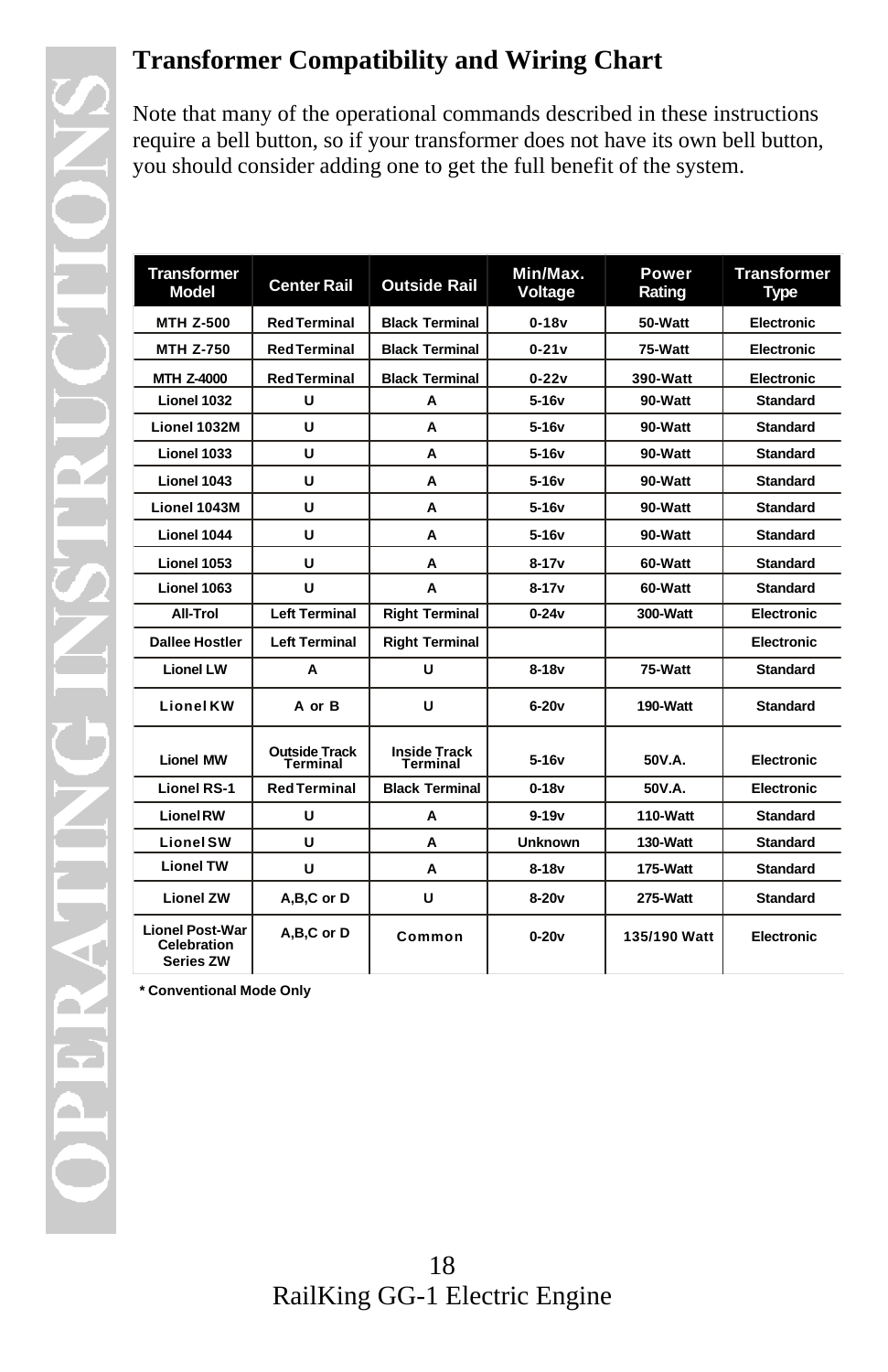## **Additional Features Accessible with the DCS Remote Control System:**

While conventional mode operation of a Proto-Sound 2.0 engine yields wonderfully realistic sound and several train control features, command mode operation allows the user to access a world of command functions never before accessible to O Gauge railroaders. With the addition of the DCS Remote Control System (including a DCS remote handheld and Track Interface Unit) users gain many advanced features, including:

• DCS Proto-Speed Control-Establishes desired locomotive speed in scale miles per hour increments via a thumbwheel control and allows operator to set maximum speed and acceleration/deceleration rates.

• Locomotive Lighting Control-Independently controls locomotive headlights, marker and interior lights, and ditch lights.

• Emergency Stop-Single button push deactivates all layout operation.

• One Touch Global Mute/UnMute-Single button mutes or unmutes all DCS-controlled locomotives' user-defined actions, including sound, lights, and smoke.

• Proto-Dispatch Operation-Public Address-like feature allows users to speak through locomotive speaker during operation.

• Proto-Cast-Allows users to play audio recordings through locomotive speaker during operation.

• Proto-Doppler Sound Effects Set Up-Users can configure locomotive for Doppler Operation, including setting distance points for Doppler start, repeat, and stop modes.

• Independent Volume Control of Engine Sounds, Bell, Horn & Whistle for each Locomotive.

• Control up to 50 different DCS-equipped locomotives at one time with multiple TIUs.

• Proto-Effects™ Set Up-User can select individual Proto-Effects™ operations to be active or inactive, including cab chatter, train wreck sounds, coupler sounds, and wheel clickety-clack sounds.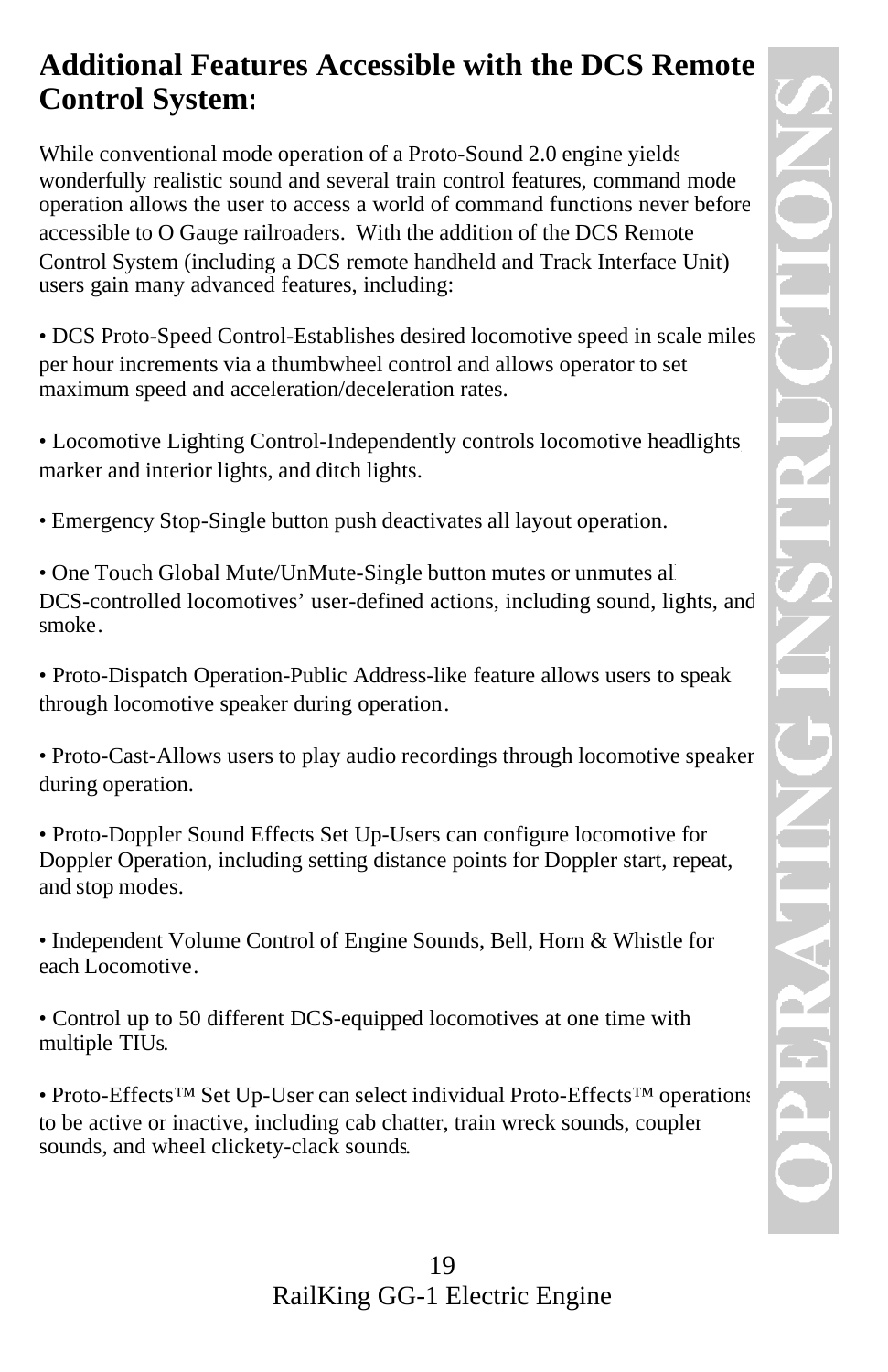• Direction Control Set Up-User can set initial individual start-up direction (start in forward or reverse) for double-heading operations.

• Locomotive Consist Set-up-User can determine locomotive values for consist make-ups, allowing multiple locomotives belonging to a consist to operate together.

• Query Locomotive Information-User can query locomotive programming to learn locomotive address and engine data information, including scale miles traveled.

• User Can Query, Set and Operate Track and Accessory Interface Units for Programming Digital Command Operations for up to 250 Accessories and 250 Individual Switches.

• User Can Script, Record and Playback Train Routes.

Operating instructions for all DCS Command features will accompany the DCS remote control equipment.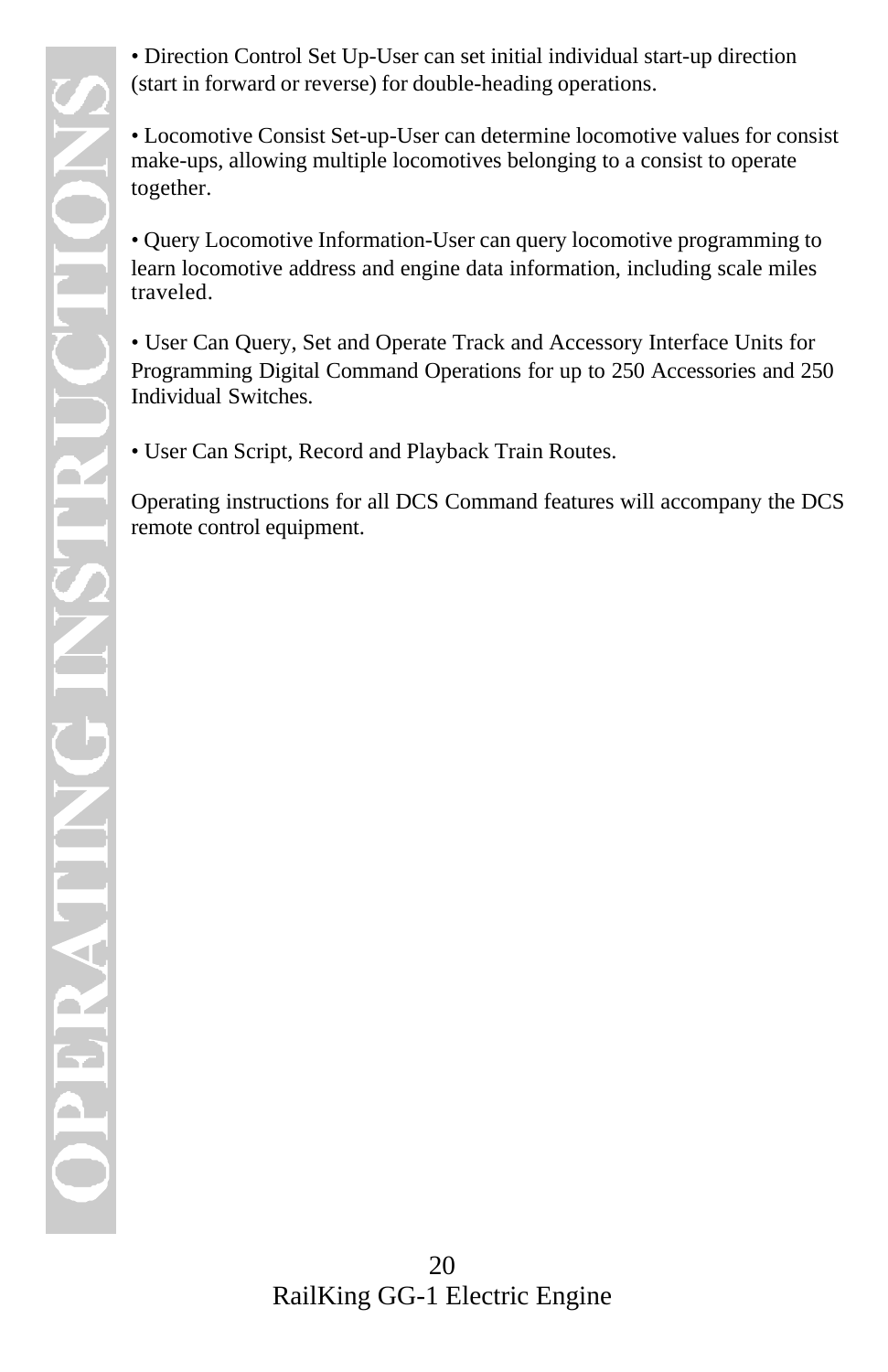## CAUTION: Electrically Operated Product:

Not recommended for children under 10 years of age. M.T.H. recommends adult supervision with children ages 10 - 16. As with all electric products, precautions should be observed during handling and use to reduce the risk of electric shock.

WARNING: When using electrical products, basic safety precautions should be followed including the following:

- Read this manual thoroughly before using this device.

- M.T.H. recommends that all users and persons supervising use examine the hobby transformer periodically for conditions that may result in the risk of fire, electric shock, or injury to persons, such as damage to the primary cord, plug blades, housing, output jacks or other parts. In the event such conditions exist, the transformer should not be used until properly repaired.

- As with all electrical appliances, this product should not be left in operation when unattended.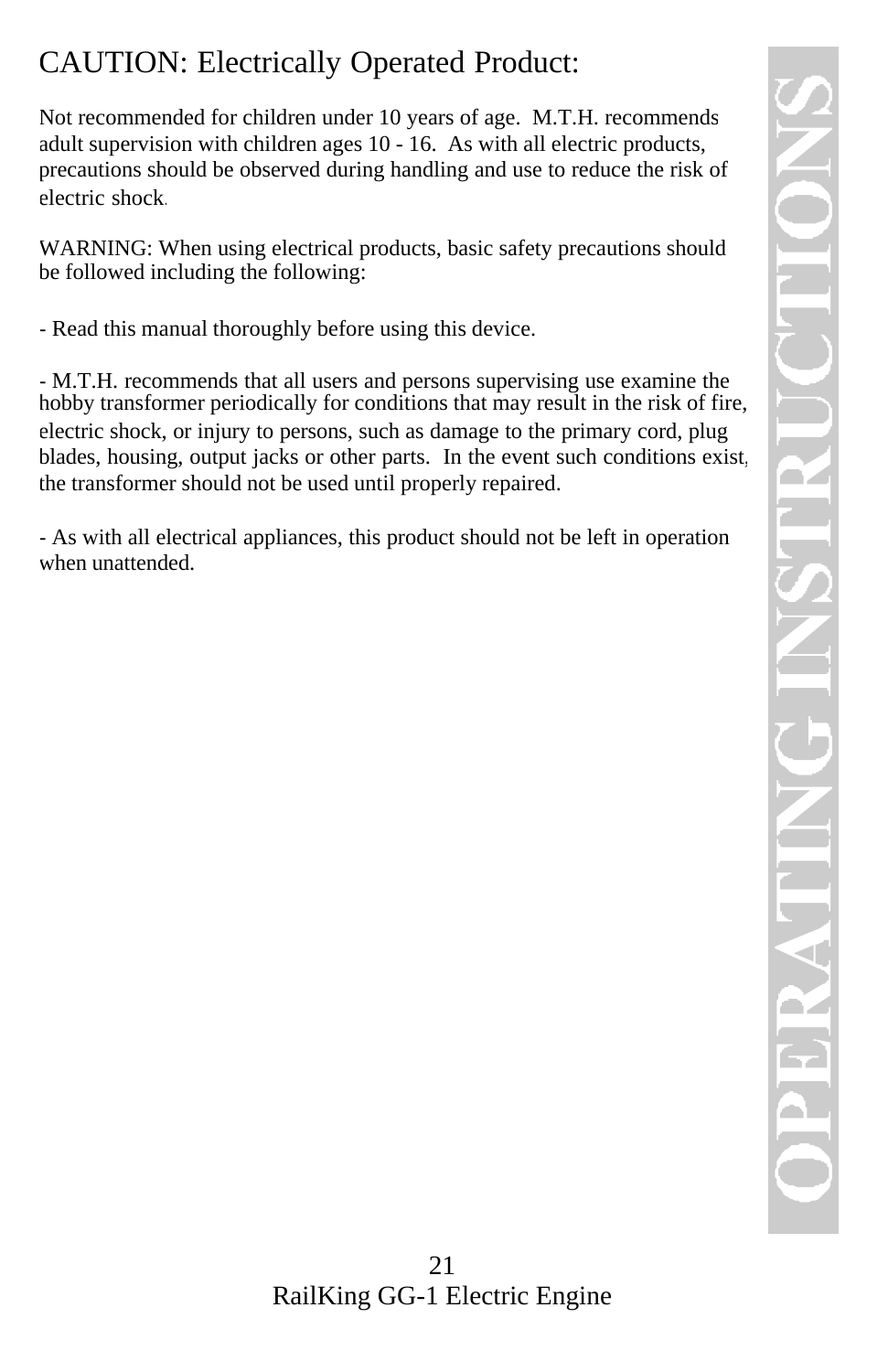22<br>RailKing GG-1 Electric Engine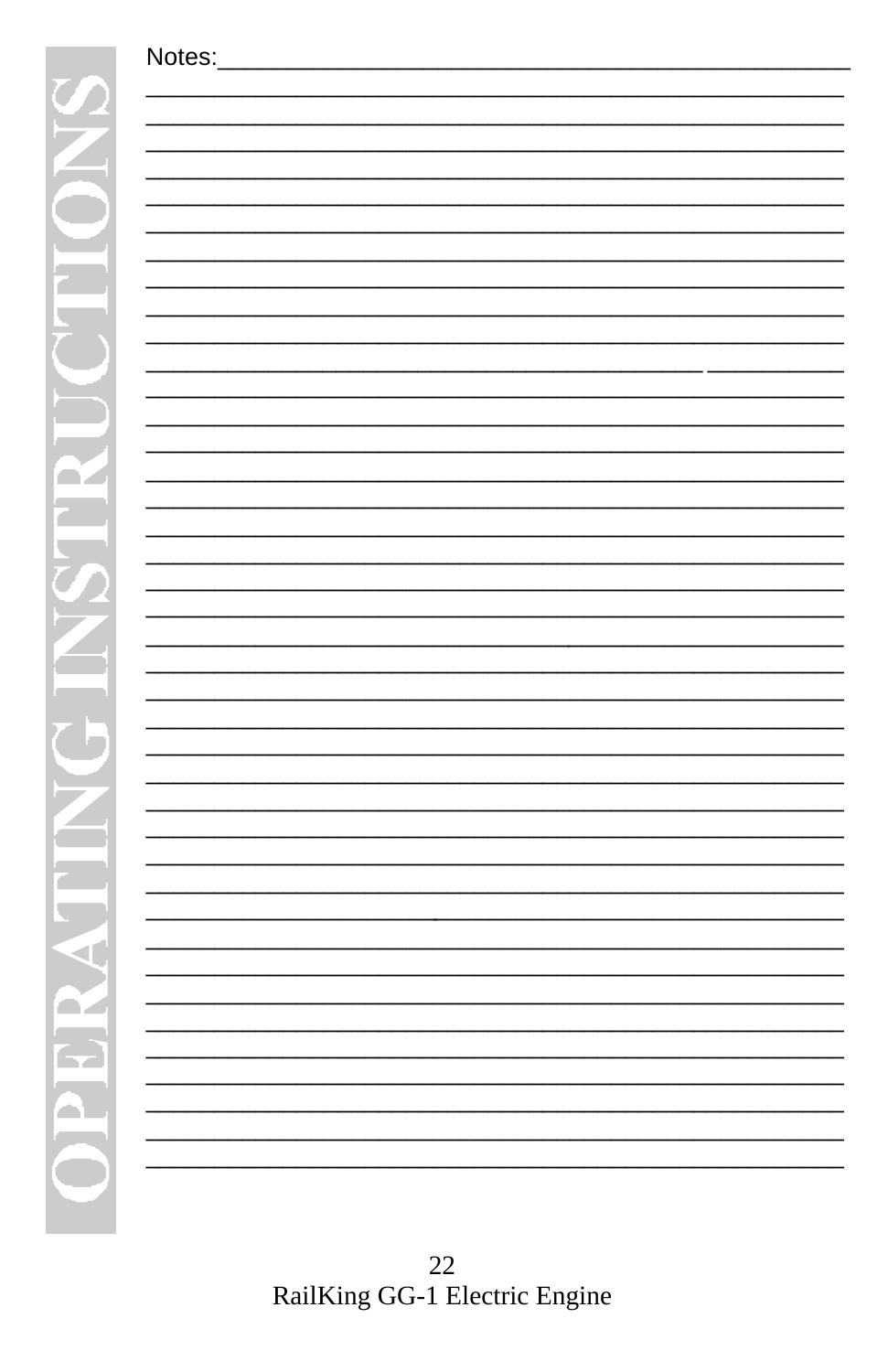| Notes: |  |  |  |
|--------|--|--|--|
|        |  |  |  |
|        |  |  |  |
|        |  |  |  |
|        |  |  |  |
|        |  |  |  |
|        |  |  |  |
|        |  |  |  |
|        |  |  |  |
|        |  |  |  |
|        |  |  |  |
|        |  |  |  |
|        |  |  |  |
|        |  |  |  |
|        |  |  |  |
|        |  |  |  |
|        |  |  |  |
|        |  |  |  |
|        |  |  |  |
|        |  |  |  |
|        |  |  |  |
|        |  |  |  |
|        |  |  |  |
|        |  |  |  |
|        |  |  |  |
|        |  |  |  |
|        |  |  |  |
|        |  |  |  |
|        |  |  |  |
|        |  |  |  |
|        |  |  |  |
|        |  |  |  |
|        |  |  |  |
|        |  |  |  |
|        |  |  |  |
|        |  |  |  |
|        |  |  |  |
|        |  |  |  |
|        |  |  |  |
|        |  |  |  |
|        |  |  |  |
|        |  |  |  |
|        |  |  |  |
|        |  |  |  |

 $\frac{\gamma}{\gamma}$ 

2

ry.

F<br>A